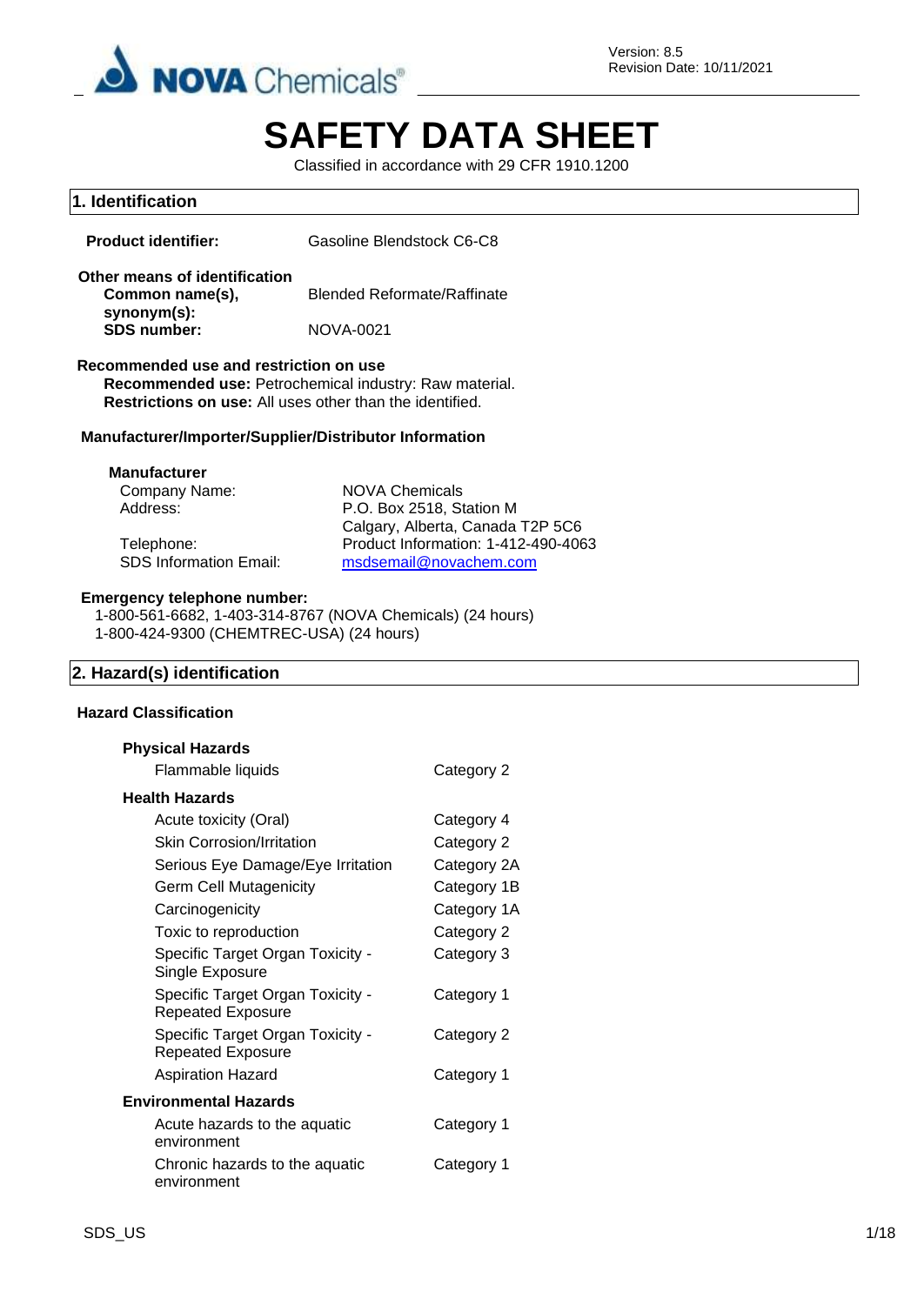

# **Label Elements**

**Hazard Symbol:**



| <b>Signal Word:</b>              | Danger                                                                                                                                                                                                                                                                                                                                                                                                                                                                                                                                                                                                                                                                                                                                                                                                                                                   |  |
|----------------------------------|----------------------------------------------------------------------------------------------------------------------------------------------------------------------------------------------------------------------------------------------------------------------------------------------------------------------------------------------------------------------------------------------------------------------------------------------------------------------------------------------------------------------------------------------------------------------------------------------------------------------------------------------------------------------------------------------------------------------------------------------------------------------------------------------------------------------------------------------------------|--|
| <b>Hazard Statement:</b>         | Highly flammable liquid and vapor.<br>Harmful if swallowed.<br>Causes skin irritation.<br>Causes serious eye irritation.<br>May cause genetic defects.<br>May cause cancer.<br>Suspected of damaging fertility or the unborn child.<br>May cause respiratory irritation.<br>May cause drowsiness or dizziness.<br>Causes damage to organs through prolonged or repeated<br>exposure.<br>(Blood)<br>May cause damage to organs through prolonged or repeated<br>exposure.<br>(Nervous System)<br>(Hearing organs)<br>(Central nervous system)<br>May be fatal if swallowed and enters airways.<br>Very toxic to aquatic life with long lasting effects.                                                                                                                                                                                                   |  |
| <b>Precautionary Statements:</b> |                                                                                                                                                                                                                                                                                                                                                                                                                                                                                                                                                                                                                                                                                                                                                                                                                                                          |  |
| <b>Prevention:</b>               | Obtain special instructions before use. Do not handle until all safety<br>precautions have been read and understood. Keep away from heat,<br>hot surfaces, sparks, open flames and other ignition sources. No<br>smoking. Keep container tightly closed. Ground and bond container<br>and receiving equipment. Use explosion-proof electrical, ventilating<br>and lighting equipment. Use non-sparking tools. Take action to<br>prevent static discharges. These alone may be insufficient to remove<br>static electricity. Do not breathe dust or mists. Wash face, hands and<br>any exposed skin thoroughly after handling. Do not eat, drink or<br>smoke when using this product. Use only outdoors or in a well-<br>ventilated area. Avoid release to the environment. Wear protective<br>gloves/protective clothing/eye protection/face protection. |  |
| Response:                        | IF SWALLOWED: Immediately call a POISON CENTER/doctor.<br>Rinse mouth. Do NOT induce vomiting. IF ON SKIN (or hair): Take off<br>immediately all contaminated clothing. Rinse skin with water [or<br>shower]. Take off contaminated clothing and wash it before reuse. If<br>skin irritation occurs: Get medical advice/attention. IF INHALED:<br>Remove person to fresh air and keep comfortable for breathing. Call<br>a POISON CENTER/doctor if you feel unwell. IF IN EYES: Rinse<br>cautiously with water for several minutes. Remove contact lenses, if<br>present and easy to do. Continue rinsing. If eye irritation persists: Get<br>medical advice/attention. IF exposed or concerned: Get medical<br>advice/attention. In case of fire: Use dry chemical, foam, carbon<br>dioxide (CO2), water spray or fog to extinguish. Collect spillage.  |  |
| Storage:                         | Store in a well-ventilated place. Keep container tightly closed.<br>Store locked up. Keep cool.                                                                                                                                                                                                                                                                                                                                                                                                                                                                                                                                                                                                                                                                                                                                                          |  |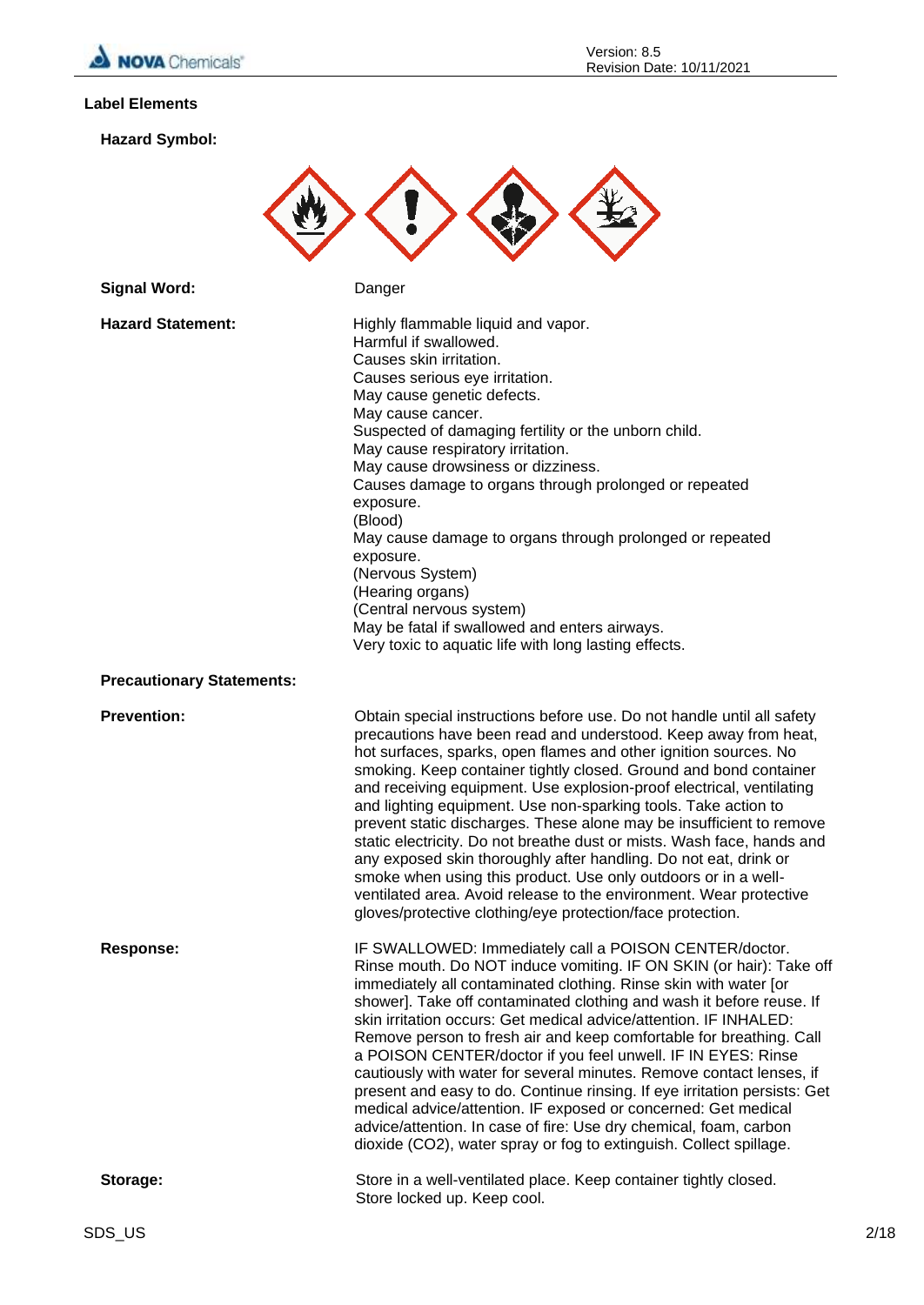

**Disposal:** Dispose of contents/ container to an approved facility in accordance with local, regional, national and international regulations. **Other hazards which do not result in GHS classification:** Static accumulating flammable liquid can become electrostatically charged even in bonded and grounded equipment. Sparks may ignite liquid and vapor. May cause flash fire or explosion.

# **3. Composition/information on ingredients**

#### **Mixtures**

| <b>Chemical Identity</b>                                 | Common name and synonyms      | <b>CAS number</b> | <b>Content in</b><br>percent (%)* |
|----------------------------------------------------------|-------------------------------|-------------------|-----------------------------------|
| Cyclopentane, methyl-                                    | Methylcyclopentane            | 96-37-7           | $10 - 25%$                        |
| Cyclohexane                                              | Benzene hexahydride           | 110-82-7          | $10 - 25%$                        |
| Hexane                                                   | n-Hexane                      | 110-54-3          | $2 - 25%$                         |
| Cyclopentane                                             | Pentamethylene                | 287-92-3          | $4 - 15%$                         |
| 4,7-Methano-1H-indene,<br>3a, 4, 5, 6, 7, 7a-hexa hydro- | Dihydrodicyclopentadiene      | 4488-57-7         | $0 - 12%$                         |
| Pentane, 2-methyl-                                       | Isohexane                     | 107-83-5          | $2 - 10%$                         |
| Octane                                                   | n-Octane                      | 111-65-9          | $1 - 10%$                         |
| Cyclohexane, methyl-                                     | Methylcyclohexane             | 108-87-2          | $0 - 5%$                          |
| n-Pentane                                                | Pentane                       | 109-66-0          | $0 - 5%$                          |
| Heptane, 3-methyl-                                       | 3-Methylheptane               | 589-81-1          | $0 - 5%$                          |
| Pentane, 3-methyl-                                       | 3-Methylpentane               | 96-14-0           | $0 - 5%$                          |
| 1-ethyl-1-methylcyclohexane                              | Cyclohexane, ethylmethyl-     | 4926-90-3         | $0 - 5%$                          |
| Benzene, ethyl-                                          | Ethylbenzene, Phenylethane    | $100 - 41 - 4$    | $0.1 - 4%$                        |
| Benzene, dimethyl-                                       | Xylene (mixed isomers)        | 1330-20-7         | $0.1 - 3%$                        |
| Cyclohexane, (1-methylethyl)-                            | Isopropylcyclohexane          | 696-29-7          | $0 - 3%$                          |
| Cyclohexane, ethyl-                                      | Ethylcyclohexane              | 1678-91-7         | $0 - 3%$                          |
| Pentane, 2,3-dimethyl-                                   | 2,3-Dimethylpentane           | 565-59-3          | $0 - 3%$                          |
| Toluene                                                  | Methylbenzene                 | 108-88-3          | $0.1 - 2%$                        |
| Hexane, 2-methyl-                                        | 2-Methylhexane                | 591-76-4          | $0 - 2%$                          |
| n-Undecane                                               | Undecane                      | 1120-21-4         | $0 - 2%$                          |
| Benzene                                                  | Benzol                        | $71 - 43 - 2$     | $0 - 1.5%$                        |
| Heptane                                                  | n-Heptane                     | 142-82-5          | $0 - 1%$                          |
| Nonane                                                   | n-Nonane                      | 111-84-2          | $0 - 1%$                          |
| Butane, 2-methyl-                                        | Isopentane                    | 78-78-4           | $0 - 1%$                          |
| Pentane, 2,4-dimethyl-                                   | 2,4-Dimethylpentane           | 108-08-7          | $0 - 1%$                          |
| 2,2-Dimethylpentane                                      | Pentane, 2,2-dimethyl-        | 590-35-2          | $0 - 1%$                          |
| 3,3-Dimethylhexane                                       | Hexane, 3,3-dimethyl-         | 563-16-6          | $0 - 1%$                          |
| 2,2,3,4-Tetramethylpentane                               | Pentane, 2,2,3,4-tetramethyl- | 1186-53-4         | $0 - 1%$                          |
| Hexane, 3-methyl-                                        | 3-Methylhexane                | 589-34-4          | $0 - 0.8%$                        |
| Pentane, 3-ethyl-                                        | 3-Ethylpentane                | 617-78-7          | $0 - 0.5%$                        |
| 2-Methylheptane                                          | Heptane, 2-methyl-            | 592-27-8          | $0 - 0.5%$                        |
| Hexane, 3,4-dimethyl-                                    | 3,4-Dimethylhexane            | 583-48-2          | $0 - 0.2%$                        |
| Hexane, 3-ethyl-                                         | 3-Ethylhexane                 | 619-99-8          | $0 - 0.125%$                      |

\* All concentrations are percent by weight.

**Additional Information:** This product has been assigned a CAS # of 68333-81-3 - Alkanes, C4-12. This product is considered hazardous by the OSHA Hazard Communication Standard, (29 CFR 1910.1200).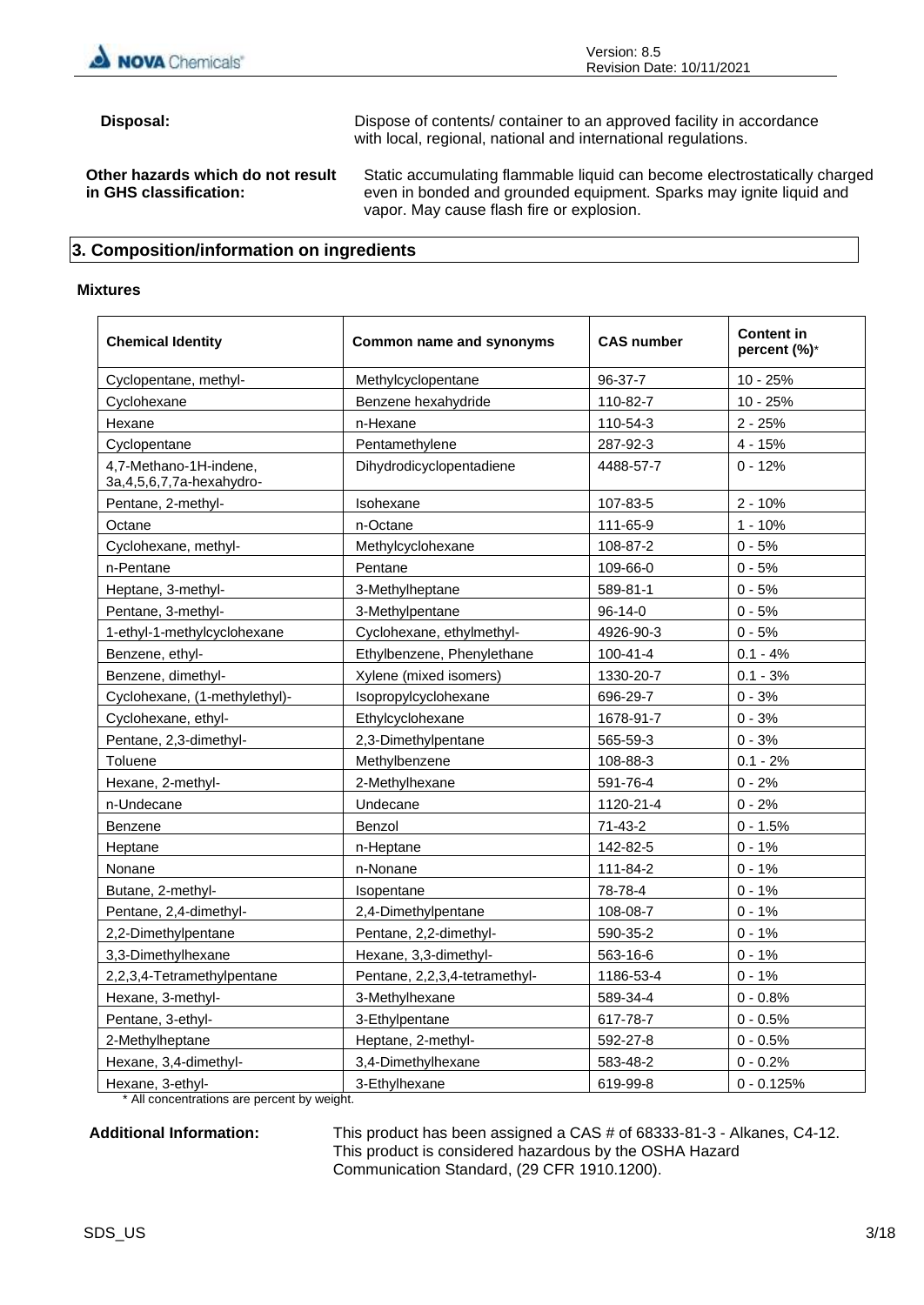| 4. First-aid measures                              |                                                                                                                                                                                                                                                                                                                                                                                                                                                                                                                                                                                                                                                                                                                                                                         |
|----------------------------------------------------|-------------------------------------------------------------------------------------------------------------------------------------------------------------------------------------------------------------------------------------------------------------------------------------------------------------------------------------------------------------------------------------------------------------------------------------------------------------------------------------------------------------------------------------------------------------------------------------------------------------------------------------------------------------------------------------------------------------------------------------------------------------------------|
| Inhalation:                                        | IF INHALED: Remove person to fresh air and keep comfortable for<br>breathing. Call a POISON CENTER/doctor if you feel unwell.                                                                                                                                                                                                                                                                                                                                                                                                                                                                                                                                                                                                                                           |
| Ingestion:                                         | IF SWALLOWED: Immediately call a POISON CENTER/doctor. Rinse<br>mouth. Do NOT induce vomiting.                                                                                                                                                                                                                                                                                                                                                                                                                                                                                                                                                                                                                                                                          |
| <b>Skin Contact:</b>                               | IF ON SKIN (or hair): Take off immediately all contaminated clothing.<br>Rinse skin with water [or shower]. Take off contaminated clothing and<br>wash it before reuse. If skin irritation occurs: Get medical advice/attention.                                                                                                                                                                                                                                                                                                                                                                                                                                                                                                                                        |
| Eye contact:                                       | IF IN EYES: Rinse cautiously with water for several minutes. Remove<br>contact lenses, if present and easy to do. Continue rinsing. If eye irritation<br>persists: Get medical advice/attention.                                                                                                                                                                                                                                                                                                                                                                                                                                                                                                                                                                        |
| Most important symptoms/effects, acute and delayed |                                                                                                                                                                                                                                                                                                                                                                                                                                                                                                                                                                                                                                                                                                                                                                         |
| <b>Symptoms:</b>                                   | Skin irritation. Eye irritation. Respiratory irritation. Drowsiness.<br>Dizziness.                                                                                                                                                                                                                                                                                                                                                                                                                                                                                                                                                                                                                                                                                      |
|                                                    | Indication of immediate medical attention and special treatment needed                                                                                                                                                                                                                                                                                                                                                                                                                                                                                                                                                                                                                                                                                                  |
| Treatment:                                         | For more detailed medical emergency support information, call 1-800-<br>561-6682 or 1-403-314-8767 (24 hours, NOVA Chemicals Emergency<br>Response). Ensure thorough eye and skin decontamination. Treat<br>unconsciousness, nausea, hypotension, seizures and cardiac<br>arrhythmias in the conventional manner. Aspiration of this product<br>during induced emesis can result in lung injury. If evacuation of<br>stomach contents is considered necessary, use the method least<br>likely to cause aspiration, such as gastric lavage after protecting the<br>airway. Observe hospitalized patients for delayed chemical<br>pneumonia, acute tubular necrosis, encephalopathy and<br>dysrhythmias. Monitor for urinary phenol within 72 hours of acute<br>exposure. |
| 5. Fire-fighting measures                          |                                                                                                                                                                                                                                                                                                                                                                                                                                                                                                                                                                                                                                                                                                                                                                         |
| <b>General Fire Hazards:</b>                       | Highly flammable liquid and vapor. Presence of strong oxidizers can<br>increase fire and explosion hazard. Vapors are heavier than air and may<br>travel to a source of ignition and flash back. Closed containers may rupture<br>violently when heated. If tank, rail car or tank truck is involved in fire,<br>ISOLATE for 800 meters (1/2 mile) in all directions; also, consider initial<br>evacuation for 800 meters (1/2 mile) in all directions. Vapors may form<br>explosive mixture with air. Keep containers away from source of heat or<br>fire. This product may be a static accumulator which can form an ignitable<br>vapor-air mixture in a storage tank.                                                                                                |
| Suitable (and unsuitable) extinguishing media      |                                                                                                                                                                                                                                                                                                                                                                                                                                                                                                                                                                                                                                                                                                                                                                         |
| <b>Suitable extinguishing</b><br>media:            | Use dry chemical, foam, carbon dioxide (CO2), water spray or fog to<br>extinguish. Use water to cool fire-exposed containers and to protect<br>personnel.                                                                                                                                                                                                                                                                                                                                                                                                                                                                                                                                                                                                               |
| <b>Unsuitable extinguishing</b><br>media:          | Do not use straight/direct streams as this may actually spread flames.                                                                                                                                                                                                                                                                                                                                                                                                                                                                                                                                                                                                                                                                                                  |
| Specific hazards arising from<br>the chemical:     | Upon combustion, this product emits carbon monoxide, carbon dioxide, low<br>molecular weight hydrocarbons.                                                                                                                                                                                                                                                                                                                                                                                                                                                                                                                                                                                                                                                              |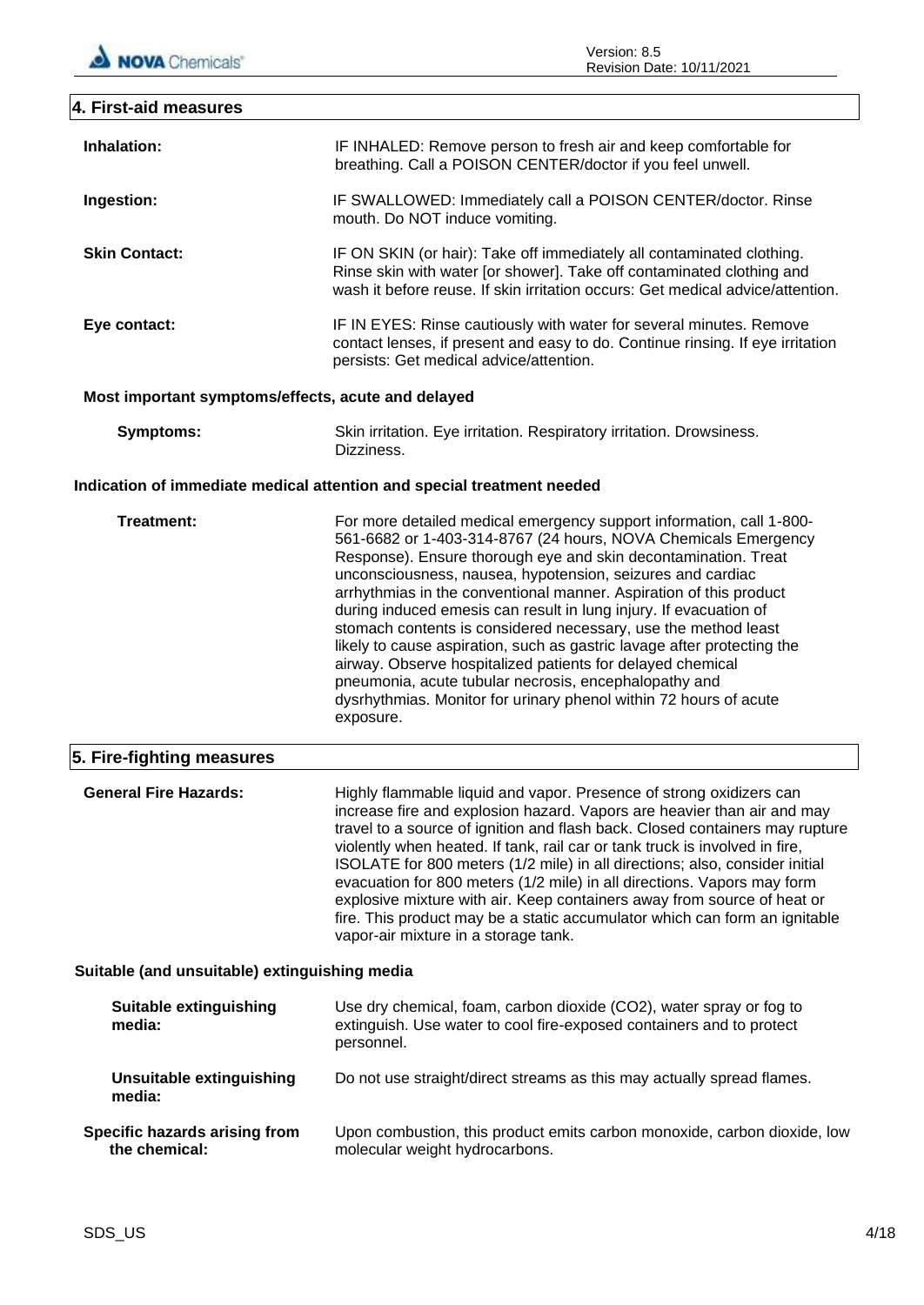

#### **Special protective equipment and precautions for firefighters**

| <b>Special fire fighting</b><br>procedures:                                       | Keep upwind. Keep unauthorized personnel away. Move containers from<br>fire area if you can do so without risk. Fight fire from maximum distance or<br>use unmanned holders or monitor nozzles. Immediately withdraw in case of<br>fire and container venting or heat discoloration of a container. Avoid<br>inhaling any smoke and combustion materials. Remove and isolate<br>contaminated clothing and shoes. Cool containers with flooding quantities<br>of water until well after the fire is out. Prevent runoff from fire control or<br>dilution from entering streams, sewers, or drinking water supply. Reference<br>Emergency Response Guidebook No. 128 for additional details and<br>instructions. |  |  |  |
|-----------------------------------------------------------------------------------|----------------------------------------------------------------------------------------------------------------------------------------------------------------------------------------------------------------------------------------------------------------------------------------------------------------------------------------------------------------------------------------------------------------------------------------------------------------------------------------------------------------------------------------------------------------------------------------------------------------------------------------------------------------------------------------------------------------|--|--|--|
| Special protective equipment<br>for fire-fighters:                                | Firefighters must use standard protective equipment including flame<br>retardant coat, helmet with face shield, gloves, rubber boots, and in<br>enclosed spaces, SCBA.                                                                                                                                                                                                                                                                                                                                                                                                                                                                                                                                         |  |  |  |
| 6. Accidental release measures                                                    |                                                                                                                                                                                                                                                                                                                                                                                                                                                                                                                                                                                                                                                                                                                |  |  |  |
| <b>Personal precautions,</b><br>protective equipment and<br>emergency procedures: | Isolate area. Keep unauthorized personnel away. Alert stand-by emergency<br>and fire fighting personnel. Monitor surrounding area for buildup of<br>flammable concentrations in air.                                                                                                                                                                                                                                                                                                                                                                                                                                                                                                                           |  |  |  |
| <b>Methods and material for</b><br>containment and cleaning<br>up:                | Wear appropriate personal protective equipment. Do not touch or walk<br>through spilled material. In case of leakage, eliminate all ignition sources.<br>As an immediate precautionary measure, isolate spill or leak area for at<br>least 50 meters (164 feet) in all directions. Keep upwind. Keep out of low<br>areas. Stop leak if safe to do so. Contain discharge by booming on water or<br>diking on ground. Prevent runoff from fire control or dilution from entering<br>streams, sewers, or drinking water supply.                                                                                                                                                                                   |  |  |  |
|                                                                                   | Small Spills: Remove liquid material with non-sparking approved pumps,<br>skimmers or vacuum equipment. Absorb with earth, sand or other non-<br>combustible material and transfer to containers for later disposal. Use non-<br>sparking tools.                                                                                                                                                                                                                                                                                                                                                                                                                                                               |  |  |  |
|                                                                                   | Large Spills: Consider downwind evacuation for 300 meters (1000 feet).<br>Spills on water will volatilize rapidly, making containment or recovery<br>difficult. A vapor-suppressing foam may be used to reduce vapors. Remove<br>pooled liquid material with approved, non-sparking pumps, skimmers or<br>vacuum equipment. Absorb or cover with dry earth, sand or other non-<br>combustible material and transfer to containers. Soil remediation may be<br>required.                                                                                                                                                                                                                                        |  |  |  |
| 7. Handling and storage                                                           |                                                                                                                                                                                                                                                                                                                                                                                                                                                                                                                                                                                                                                                                                                                |  |  |  |
| Precautions for safe handling:                                                    | Obtain special instructions before use. Do not handle until all safety<br>precautions have been read and understood. Keep away from heat, hot<br>surfaces, sparks, open flames and other ignition sources. No smoking.<br>Keep container tightly closed. Ground and bond container and receiving<br>equipment. Use explosion-proof electrical, ventilating and lighting<br>equipment. Use non-sparking tools. Take action to prevent static<br>discharges. These alone may be insufficient to remove static electricity. For                                                                                                                                                                                   |  |  |  |

additional information on equipment bonding and grounding, refer to the American Petroleum Institute (API) Recommended Practice 2003, "Protection Against Ignitions Arising out of Static, Lightning, and Stray

"Recommended Practice on Static Electricity". For additional information on storing and handling flammable liquids, refer to the National Fire Protection Association (NFPA) 30, "Flammable and Combustible Liquids Code". Take special precautions when cold cutting or breaking into lines, or when cleaning and disposing of empty containers. Parts and equipment should

Currents" or National Fire Protection Association (NFPA) 77,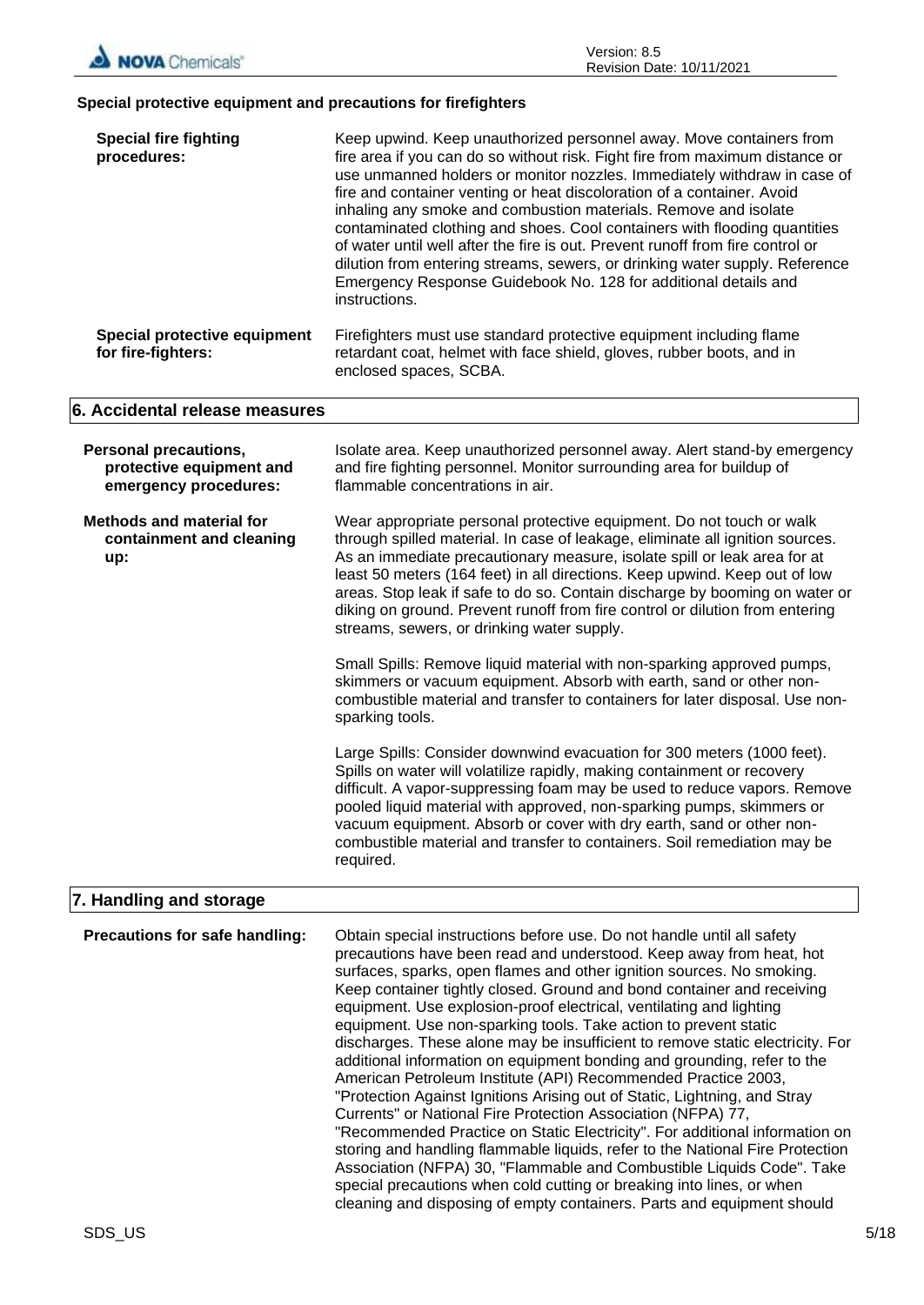| <b>NOVA</b> Chemicals'                                              | Version: 8.5<br>Revision Date: 10/11/2021                                                                                                                                                                                                                                                                                                                                                                                                                                                                                                                                                                                                                                                                                                                                                                                                                                                                                                                                                          |  |  |
|---------------------------------------------------------------------|----------------------------------------------------------------------------------------------------------------------------------------------------------------------------------------------------------------------------------------------------------------------------------------------------------------------------------------------------------------------------------------------------------------------------------------------------------------------------------------------------------------------------------------------------------------------------------------------------------------------------------------------------------------------------------------------------------------------------------------------------------------------------------------------------------------------------------------------------------------------------------------------------------------------------------------------------------------------------------------------------|--|--|
|                                                                     | be steam cleaned prior to maintenance procedures. Do not breathe dust or<br>mists. Avoid contact with skin and eyes. Keep away from incompatible<br>materials such as oxidizing agents and acids. Wash face, hands and any<br>exposed skin thoroughly after handling. Do not eat, drink or smoke when<br>using the product. Use only outdoors or in a well-ventilated area. Avoid<br>release to the environment. Wear protective gloves/protective clothing/eye<br>protection/face protection. In case of inadequate ventilation, use respiratory<br>protection.                                                                                                                                                                                                                                                                                                                                                                                                                                   |  |  |
| Conditions for safe storage,<br>including any<br>incompatibilities: | Storage area should be clearly identified, well-illuminated and clear of<br>obstruction. Store in a well-ventilated place. Keep container tightly closed.<br>Store locked up. Only allow access to authorized persons. Store and<br>handle in properly designed pressure vessels and equipment. Store and<br>use away from heat, sparks, open flame, or any other ignition source. Use<br>non-sparking ventilation systems, approved explosion-proof equipment, and<br>intrinsically safe electrical systems. Have appropriate extinguishing<br>capability in storage area (e.g. sprinkler system, portable fire extinguishers)<br>and flammable gas detectors. Keep absorbents for leaks and spills readily<br>available. Inspect vents during winter conditions for vapor ice buildup.<br>Storage tanks should be above ground and diked to hold entire contents.<br>Store away from incompatible materials. Store according to applicable<br>regulations and standards for flammable materials. |  |  |

# **8. Exposure controls/personal protection**

# **Control Parameters**

# **Occupational Exposure Limits**

| <b>Chemical Identity</b> | <b>Type</b> | <b>Exposure Limit Values</b> |                       | <b>Source</b>                                                                       |
|--------------------------|-------------|------------------------------|-----------------------|-------------------------------------------------------------------------------------|
| Cyclohexane              | <b>TWA</b>  | 100 ppm                      |                       | US. ACGIH Threshold Limit Values, as<br>amended                                     |
|                          | <b>REL</b>  |                              | 300 ppm 1,050 mg/m3   | US. NIOSH: Pocket Guide to Chemical<br>Hazards, as amended                          |
|                          | <b>IDLH</b> | 1,300 ppm                    |                       | US. NIOSH. Immediately Dangerous to Life or<br>Health (IDLH) Values, as amended     |
|                          | PEL         | 300 ppm 1,050 mg/m3          |                       | US. OSHA Table Z-1 Limits for Air<br>Contaminants (29 CFR 1910.1000), as<br>amended |
|                          | <b>TWA</b>  |                              | 300 ppm 1,050 mg/m3   | US. OSHA Table Z-1-A (29 CFR 1910.1000),<br>as amended                              |
| Hexane                   | <b>TWA</b>  | 50 ppm                       |                       | US. ACGIH Threshold Limit Values, as<br>amended                                     |
|                          | <b>REL</b>  | 50 ppm                       | $180$ mg/m3           | US. NIOSH: Pocket Guide to Chemical<br>Hazards, as amended                          |
|                          | <b>IDLH</b> | 1,100 ppm                    |                       | US. NIOSH. Immediately Dangerous to Life or<br>Health (IDLH) Values, as amended     |
|                          | PEL         | 500 ppm                      | $1,800$ mg/m3         | US. OSHA Table Z-1 Limits for Air<br>Contaminants (29 CFR 1910.1000), as<br>amended |
|                          | <b>TWA</b>  | 50 ppm                       | $180$ mg/m3           | US. OSHA Table Z-1-A (29 CFR 1910.1000),<br>as amended                              |
| Cyclopentane             | <b>TWA</b>  | 600 ppm                      |                       | US. ACGIH Threshold Limit Values, as<br>amended                                     |
|                          | <b>TWA</b>  | 600 ppm                      | 1,720 mg/m3           | US. OSHA Table Z-1-A (29 CFR 1910.1000),<br>as amended                              |
|                          | <b>REL</b>  |                              | 600 ppm 1,720 mg/m3   | US. NIOSH: Pocket Guide to Chemical<br>Hazards, as amended                          |
| Pentane, 2-methyl-       | <b>STEL</b> | 1,000 ppm                    |                       | US. ACGIH Threshold Limit Values, as<br>amended                                     |
|                          | <b>TWA</b>  | 500 ppm                      |                       | US. ACGIH Threshold Limit Values, as<br>amended                                     |
|                          | <b>TWA</b>  |                              | 500 ppm 1,800 mg/m3   | US. OSHA Table Z-1-A (29 CFR 1910.1000),<br>as amended                              |
|                          | <b>STEL</b> |                              | 1,000 ppm 3,600 mg/m3 | US. OSHA Table Z-1-A (29 CFR 1910.1000),<br>as amended                              |
|                          | Ceil Time   |                              | 510 ppm 1,800 mg/m3   | US. NIOSH: Pocket Guide to Chemical<br>Hazards, as amended                          |
|                          | <b>REL</b>  | 100 ppm                      | 350 mg/m3             | US. NIOSH: Pocket Guide to Chemical<br>Hazards, as amended                          |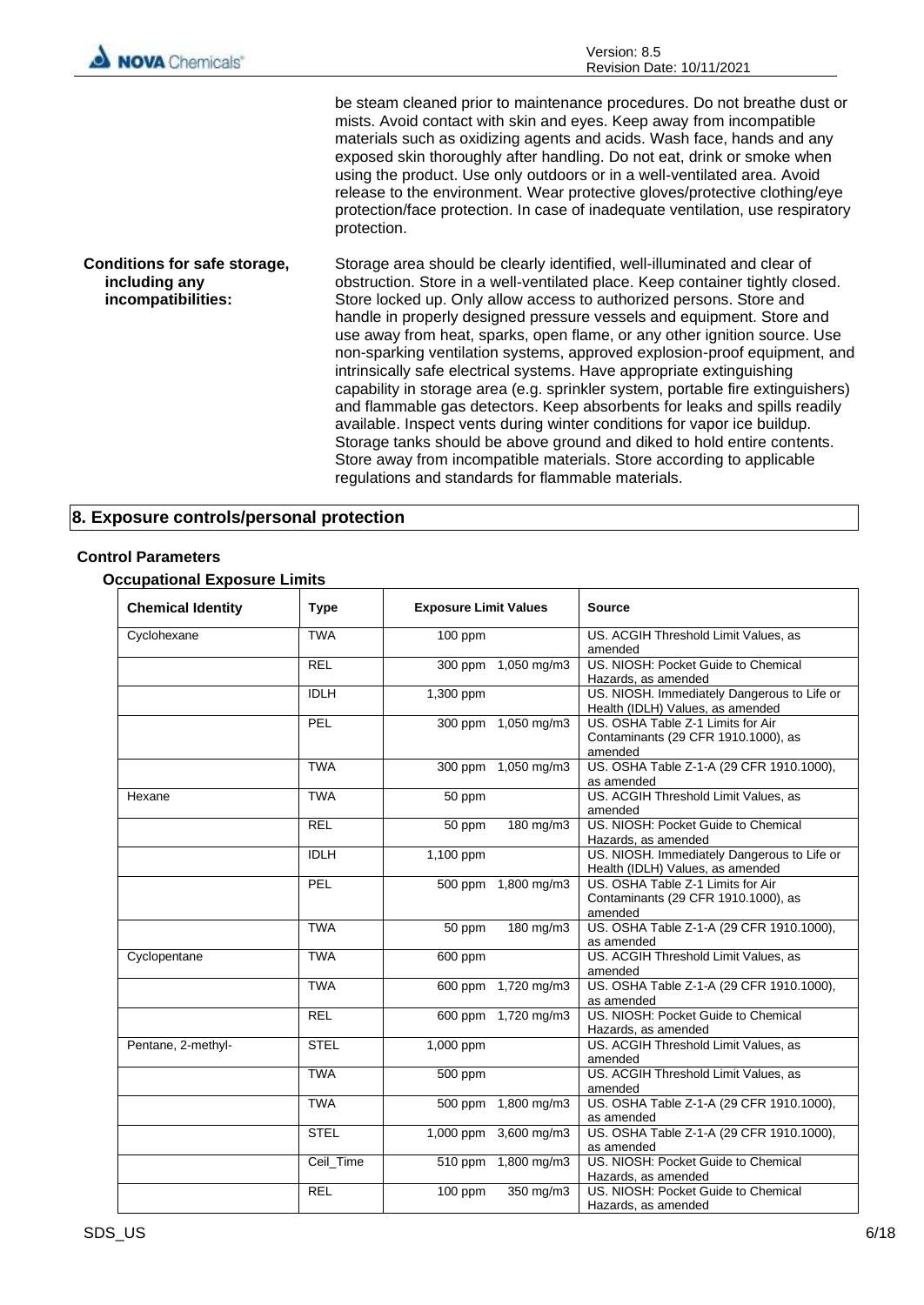

| Octane               | <b>TWA</b>  | 300 ppm                  | US. ACGIH Threshold Limit Values, as<br>amended                                     |  |
|----------------------|-------------|--------------------------|-------------------------------------------------------------------------------------|--|
|                      | Ceil_Time   | 1,800 mg/m3<br>385 ppm   | US. NIOSH: Pocket Guide to Chemical<br>Hazards, as amended                          |  |
|                      | <b>REL</b>  | 75 ppm<br>350 mg/m3      | US. NIOSH: Pocket Guide to Chemical<br>Hazards, as amended                          |  |
|                      | <b>IDLH</b> | 1,000 ppm                | US. NIOSH. Immediately Dangerous to Life or<br>Health (IDLH) Values, as amended     |  |
|                      | PEL         | 500 ppm 2,350 mg/m3      | US. OSHA Table Z-1 Limits for Air                                                   |  |
|                      |             |                          | Contaminants (29 CFR 1910.1000), as<br>amended                                      |  |
|                      | <b>STEL</b> | 375 ppm 1,800 mg/m3      | US. OSHA Table Z-1-A (29 CFR 1910.1000),<br>as amended                              |  |
|                      | <b>TWA</b>  | 300 ppm 1,450 mg/m3      | US. OSHA Table Z-1-A (29 CFR 1910.1000),<br>as amended                              |  |
| Cyclohexane, methyl- | <b>TWA</b>  | 400 ppm                  | US. ACGIH Threshold Limit Values, as<br>amended                                     |  |
|                      | PEL         | 500 ppm 2,000 mg/m3      | US. OSHA Table Z-1 Limits for Air<br>Contaminants (29 CFR 1910.1000), as<br>amended |  |
|                      | <b>TWA</b>  | 400 ppm 1,600 mg/m3      | US. OSHA Table Z-1-A (29 CFR 1910.1000),<br>as amended                              |  |
|                      | <b>REL</b>  | 400 ppm 1,600 mg/m3      | US. NIOSH: Pocket Guide to Chemical<br>Hazards, as amended                          |  |
|                      | <b>IDLH</b> | 1,200 ppm                | US. NIOSH. Immediately Dangerous to Life or<br>Health (IDLH) Values, as amended     |  |
| n-Pentane            | <b>TWA</b>  | 1,000 ppm                | US. ACGIH Threshold Limit Values, as<br>amended                                     |  |
|                      | <b>REL</b>  | 120 ppm<br>350 mg/m3     | US. NIOSH: Pocket Guide to Chemical<br>Hazards, as amended                          |  |
|                      | Ceil_Time   | 1,800 mg/m3<br>610 ppm   | US. NIOSH: Pocket Guide to Chemical<br>Hazards, as amended                          |  |
|                      | <b>IDLH</b> | 1,500 ppm                | US. NIOSH. Immediately Dangerous to Life or<br>Health (IDLH) Values, as amended     |  |
|                      | PEL         | 1,000 ppm 2,950 mg/m3    | US. OSHA Table Z-1 Limits for Air<br>Contaminants (29 CFR 1910.1000), as<br>amended |  |
|                      | <b>STEL</b> | 750 ppm 2,250 mg/m3      | US. OSHA Table Z-1-A (29 CFR 1910.1000),<br>as amended                              |  |
|                      | <b>TWA</b>  | 600 ppm 1,800 mg/m3      | US. OSHA Table Z-1-A (29 CFR 1910.1000),<br>as amended                              |  |
| Heptane, 3-methyl-   | <b>TWA</b>  | 300 ppm                  | US. ACGIH Threshold Limit Values, as<br>amended                                     |  |
|                      | PEL         | 500 ppm 2,350 mg/m3      | US. OSHA Table Z-1 Limits for Air<br>Contaminants (29 CFR 1910.1000), as<br>amended |  |
|                      | <b>STEL</b> | 375 ppm 1,800 mg/m3      | US. OSHA Table Z-1-A (29 CFR 1910.1000),<br>as amended                              |  |
|                      | <b>TWA</b>  | 300 ppm 1,450 mg/m3      | US. OSHA Table Z-1-A (29 CFR 1910.1000),<br>as amended                              |  |
|                      | Ceil_Time   | 385 ppm 1,800 mg/m3      | US. NIOSH: Pocket Guide to Chemical<br>Hazards, as amended                          |  |
|                      | <b>REL</b>  | 350 mg/m3<br>75 ppm      | US. NIOSH: Pocket Guide to Chemical<br>Hazards, as amended                          |  |
|                      | <b>IDLH</b> | 1,000 ppm                | US. NIOSH. Immediately Dangerous to Life or<br>Health (IDLH) Values, as amended     |  |
| Pentane, 3-methyl-   | <b>TWA</b>  | 500 ppm                  | US. ACGIH Threshold Limit Values, as<br>amended                                     |  |
|                      | <b>STEL</b> | 1,000 ppm                | US. ACGIH Threshold Limit Values, as<br>amended                                     |  |
|                      | <b>TWA</b>  | 500 ppm<br>1,800 mg/m3   | US. OSHA Table Z-1-A (29 CFR 1910.1000),<br>as amended                              |  |
|                      | <b>STEL</b> | 3,600 mg/m3<br>1,000 ppm | US. OSHA Table Z-1-A (29 CFR 1910.1000),<br>as amended                              |  |
|                      | <b>REL</b>  | 350 mg/m3<br>100 ppm     | US. NIOSH: Pocket Guide to Chemical<br>Hazards, as amended                          |  |
|                      | Ceil_Time   | 1,800 mg/m3<br>510 ppm   | US. NIOSH: Pocket Guide to Chemical<br>Hazards, as amended                          |  |
| Benzene, ethyl-      | <b>TWA</b>  | 20 ppm                   | US. ACGIH Threshold Limit Values, as<br>amended                                     |  |
|                      | REL         | 100 ppm<br>435 mg/m3     | US. NIOSH: Pocket Guide to Chemical<br>Hazards, as amended                          |  |
|                      | <b>STEL</b> | $125$ ppm<br>545 mg/m3   | US. NIOSH: Pocket Guide to Chemical<br>Hazards, as amended                          |  |
|                      | <b>IDLH</b> | 800 ppm                  | US. NIOSH. Immediately Dangerous to Life or<br>Health (IDLH) Values, as amended     |  |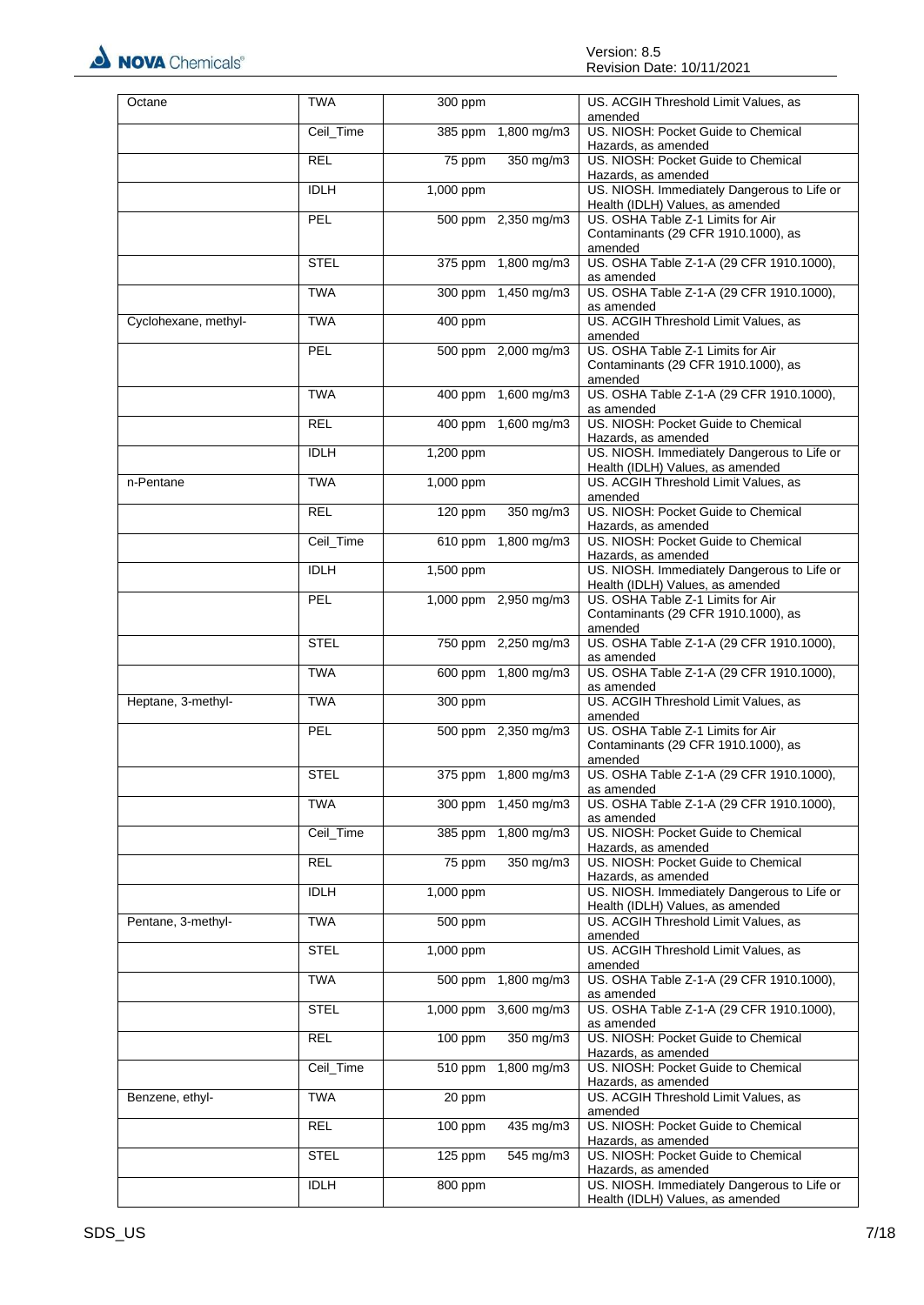

|                        | PEL                   | 100 ppm              | 435 mg/m3           | US. OSHA Table Z-1 Limits for Air                                                   |
|------------------------|-----------------------|----------------------|---------------------|-------------------------------------------------------------------------------------|
|                        |                       |                      |                     | Contaminants (29 CFR 1910.1000), as<br>amended                                      |
|                        | <b>TWA</b>            | $100$ ppm            | 435 mg/m3           | US. OSHA Table Z-1-A (29 CFR 1910.1000),<br>as amended                              |
|                        | <b>STEL</b>           | 125 ppm              | 545 mg/m3           | US. OSHA Table Z-1-A (29 CFR 1910.1000),<br>as amended                              |
| Benzene, dimethyl-     | <b>TWA</b>            | 100 ppm              | 435 mg/m3           | US. OSHA Table Z-1-A (29 CFR 1910.1000),<br>as amended                              |
|                        | <b>TWA</b>            | 100 ppm              |                     | US. ACGIH Threshold Limit Values, as<br>amended                                     |
|                        | <b>STEL</b>           | $150$ ppm            | 655 mg/m3           | US. OSHA Table Z-1-A (29 CFR 1910.1000),<br>as amended                              |
|                        | <b>STEL</b>           | 150 ppm              |                     | US. ACGIH Threshold Limit Values, as<br>amended                                     |
|                        | PEL                   | 100 ppm              | 435 mg/m3           | US. OSHA Table Z-1 Limits for Air<br>Contaminants (29 CFR 1910.1000), as<br>amended |
|                        | <b>REL</b>            | $100$ ppm            | $435$ mg/m3         | US. NIOSH: Pocket Guide to Chemical<br>Hazards, as amended                          |
|                        | <b>STEL</b>           | 150 ppm              | 655 mg/m3           | US. NIOSH: Pocket Guide to Chemical<br>Hazards, as amended                          |
| Pentane, 2,3-dimethyl- | <b>TWA</b>            | 400 ppm              |                     | US. ACGIH Threshold Limit Values, as<br>amended                                     |
|                        | <b>STEL</b>           | 500 ppm              |                     | US. ACGIH Threshold Limit Values, as<br>amended                                     |
|                        | <b>TWA</b>            |                      | 400 ppm 1,600 mg/m3 | US. OSHA Table Z-1-A (29 CFR 1910.1000),<br>as amended                              |
|                        | <b>STEL</b>           |                      | 500 ppm 2.000 mg/m3 | US. OSHA Table Z-1-A (29 CFR 1910.1000),<br>as amended                              |
| Toluene                | <b>TWA</b>            | 20 ppm               |                     | US. ACGIH Threshold Limit Values, as<br>amended                                     |
|                        | <b>STEL</b>           | 150 ppm              | 560 mg/m3           | US. NIOSH: Pocket Guide to Chemical<br>Hazards, as amended                          |
|                        | <b>REL</b>            | 100 ppm              | 375 mg/m3           | US. NIOSH: Pocket Guide to Chemical<br>Hazards, as amended                          |
|                        | <b>IDLH</b>           | 500 ppm              |                     | US. NIOSH. Immediately Dangerous to Life or<br>Health (IDLH) Values, as amended     |
|                        | <b>STEL</b>           | 150 ppm              | $560$ mg/m3         | US. OSHA Table Z-1-A (29 CFR 1910.1000),<br>as amended                              |
|                        | <b>TWA</b>            | 100 ppm              | 375 mg/m3           | US. OSHA Table Z-1-A (29 CFR 1910.1000),<br>as amended                              |
|                        | <b>TWA</b>            | 200 ppm              |                     | US. OSHA Table Z-2 (29 CFR 1910.1000), as<br>amended                                |
|                        | MAX.<br><b>CONC</b>   | 500 ppm              |                     | US. OSHA Table Z-2 (29 CFR 1910.1000), as<br>amended                                |
|                        | $\overline{C}$ eiling | 300 ppm              |                     | US. OSHA Table Z-2 (29 CFR 1910.1000), as<br>amended                                |
| Hexane, 2-methyl-      | <b>STEL</b>           | 500 ppm              |                     | US. ACGIH Threshold Limit Values, as<br>amended                                     |
|                        | <b>TWA</b>            | 400 ppm              |                     | US. ACGIH Threshold Limit Values, as<br>amended                                     |
|                        | <b>STEL</b>           |                      | 500 ppm 2,000 mg/m3 | US. OSHA Table Z-1-A (29 CFR 1910.1000),<br>as amended                              |
|                        | <b>TWA</b>            |                      | 400 ppm 1,600 mg/m3 | US. OSHA Table Z-1-A (29 CFR 1910.1000),<br>as amended                              |
| Benzene                | <b>STEL</b>           | $2.5$ ppm            |                     | US. ACGIH Threshold Limit Values, as<br>amended                                     |
|                        | <b>TWA</b>            | $0.5$ ppm            |                     | US. ACGIH Threshold Limit Values, as<br>amended                                     |
|                        | <b>REL</b>            | $\overline{0.1}$ ppm |                     | US. NIOSH: Pocket Guide to Chemical<br>Hazards, as amended                          |
|                        | <b>STEL</b>           | 1 ppm                |                     | US. NIOSH: Pocket Guide to Chemical<br>Hazards, as amended                          |
|                        | <b>IDLH</b>           | 500 ppm              |                     | US. NIOSH. Immediately Dangerous to Life or<br>Health (IDLH) Values, as amended     |
|                        | <b>TWA</b>            | 1 ppm                |                     | US. OSHA Specifically Regulated Substances<br>(29 CFR 1910.1001-1053), as amended   |
|                        | <b>STEL</b>           | 5 ppm                |                     | US. OSHA Specifically Regulated Substances<br>(29 CFR 1910.1001-1053), as amended   |
|                        | OSHA_AC<br>т          | $0.5$ ppm            |                     | US. OSHA Specifically Regulated Substances<br>(29 CFR 1910.1001-1053), as amended   |
|                        | <b>TWA</b>            | 1 ppm                |                     | US. OSHA Table Z-1-A (29 CFR 1910.1000),<br>as amended                              |
|                        | <b>STEL</b>           | 5 ppm                |                     | US. OSHA Table Z-1-A (29 CFR 1910.1000),<br>as amended                              |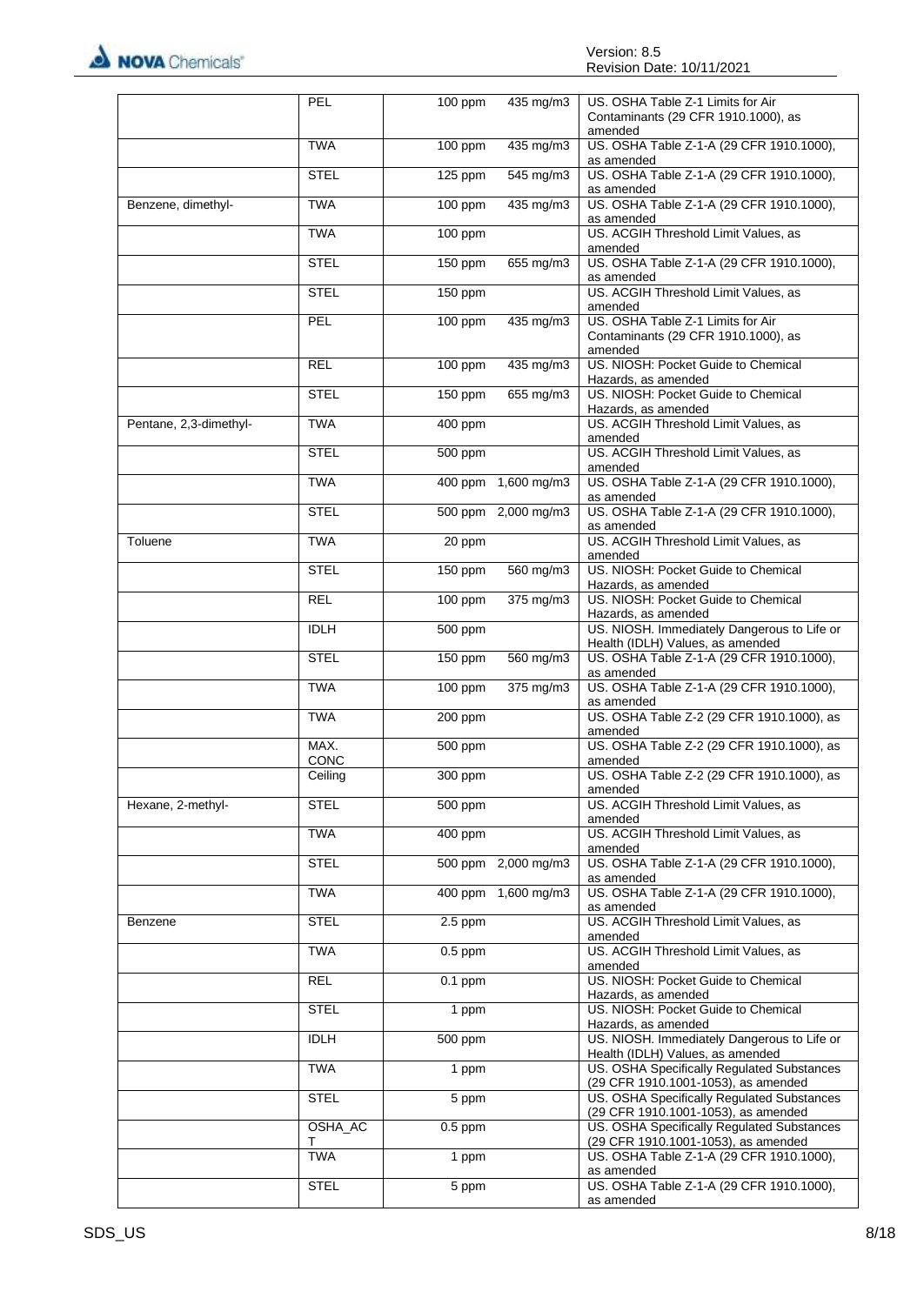

|                            | Ceiling      | 25 ppm                 | US. OSHA Table Z-2 (29 CFR 1910.1000), as<br>amended                                |
|----------------------------|--------------|------------------------|-------------------------------------------------------------------------------------|
|                            | <b>TWA</b>   | 10 ppm                 | US. OSHA Table Z-2 (29 CFR 1910.1000), as<br>amended                                |
|                            | MAX.<br>CONC | 50 ppm                 | US. OSHA Table Z-2 (29 CFR 1910.1000), as<br>amended                                |
| Heptane                    | <b>TWA</b>   | 400 ppm                | US. ACGIH Threshold Limit Values, as<br>amended                                     |
|                            | <b>STEL</b>  | 500 ppm                | US. ACGIH Threshold Limit Values, as<br>amended                                     |
|                            | <b>REL</b>   | 350 mg/m3<br>85 ppm    | US. NIOSH: Pocket Guide to Chemical<br>Hazards, as amended                          |
|                            | Ceil_Time    | 1,800 mg/m3<br>440 ppm | US. NIOSH: Pocket Guide to Chemical<br>Hazards, as amended                          |
|                            | <b>IDLH</b>  | 750 ppm                | US. NIOSH. Immediately Dangerous to Life or<br>Health (IDLH) Values, as amended     |
|                            | <b>PEL</b>   | 500 ppm 2,000 mg/m3    | US. OSHA Table Z-1 Limits for Air<br>Contaminants (29 CFR 1910.1000), as<br>amended |
|                            | <b>STEL</b>  | 500 ppm 2,000 mg/m3    | US. OSHA Table Z-1-A (29 CFR 1910.1000),<br>as amended                              |
|                            | <b>TWA</b>   | 400 ppm 1,600 mg/m3    | US. OSHA Table Z-1-A (29 CFR 1910.1000),<br>as amended                              |
| Nonane                     | <b>TWA</b>   | 200 ppm                | US. ACGIH Threshold Limit Values, as<br>amended                                     |
|                            | <b>TWA</b>   | 200 ppm 1,050 mg/m3    | US. OSHA Table Z-1-A (29 CFR 1910.1000),<br>as amended                              |
|                            | <b>REL</b>   | 200 ppm 1,050 mg/m3    | US. NIOSH: Pocket Guide to Chemical<br>Hazards, as amended                          |
| Butane, 2-methyl-          | <b>TWA</b>   | 1,000 ppm              | US. ACGIH Threshold Limit Values, as<br>amended                                     |
| Pentane, 2,4-dimethyl-     | <b>STEL</b>  | 500 ppm                | US. ACGIH Threshold Limit Values, as<br>amended                                     |
|                            | <b>TWA</b>   | 400 ppm                | US. ACGIH Threshold Limit Values, as<br>amended                                     |
|                            | <b>STEL</b>  | 500 ppm 2,000 mg/m3    | US. OSHA Table Z-1-A (29 CFR 1910.1000),<br>as amended                              |
|                            | <b>TWA</b>   | 400 ppm 1,600 mg/m3    | US. OSHA Table Z-1-A (29 CFR 1910.1000),<br>as amended                              |
| 2,2-Dimethylpentane        | <b>STEL</b>  | 500 ppm                | US. ACGIH Threshold Limit Values, as<br>amended                                     |
|                            | <b>TWA</b>   | 400 ppm                | US. ACGIH Threshold Limit Values, as<br>amended                                     |
|                            | <b>TWA</b>   | 400 ppm 1,600 mg/m3    | US. OSHA Table Z-1-A (29 CFR 1910.1000),<br>as amended                              |
|                            | <b>STEL</b>  | 500 ppm 2,000 mg/m3    | US. OSHA Table Z-1-A (29 CFR 1910.1000),<br>as amended                              |
| 3,3-Dimethylhexane         | <b>TWA</b>   | 300 ppm                | US. ACGIH Threshold Limit Values, as<br>amended                                     |
|                            | Ceil_Time    | 385 ppm<br>1,800 mg/m3 | US. NIOSH: Pocket Guide to Chemical<br>Hazards, as amended                          |
|                            | <b>REL</b>   | 350 mg/m3<br>75 ppm    | US. NIOSH: Pocket Guide to Chemical<br>Hazards, as amended                          |
|                            | <b>IDLH</b>  | 1,000 ppm              | US. NIOSH. Immediately Dangerous to Life or<br>Health (IDLH) Values, as amended     |
|                            | PEL          | 500 ppm 2,350 mg/m3    | US. OSHA Table Z-1 Limits for Air<br>Contaminants (29 CFR 1910.1000), as<br>amended |
|                            | <b>STEL</b>  | 375 ppm 1,800 mg/m3    | US. OSHA Table Z-1-A (29 CFR 1910.1000),<br>as amended                              |
|                            | <b>TWA</b>   | 300 ppm 1,450 mg/m3    | US. OSHA Table Z-1-A (29 CFR 1910.1000),<br>as amended                              |
| 2,2,3,4-Tetramethylpentane | <b>TWA</b>   | 200 ppm                | US. ACGIH Threshold Limit Values, as<br>amended                                     |
|                            | REL          | 200 ppm 1,050 mg/m3    | US. NIOSH: Pocket Guide to Chemical<br>Hazards, as amended                          |
|                            | <b>TWA</b>   | 200 ppm 1,050 mg/m3    | US. OSHA Table Z-1-A (29 CFR 1910.1000),<br>as amended                              |
| Hexane, 3-methyl-          | <b>TWA</b>   | 400 ppm                | US. ACGIH Threshold Limit Values, as<br>amended                                     |
|                            | <b>STEL</b>  | 500 ppm                | US. ACGIH Threshold Limit Values, as<br>amended                                     |
|                            | <b>TWA</b>   | 400 ppm 1,600 mg/m3    | US. OSHA Table Z-1-A (29 CFR 1910.1000),<br>as amended                              |
|                            | <b>STEL</b>  | 500 ppm 2,000 mg/m3    | US. OSHA Table Z-1-A (29 CFR 1910.1000),<br>as amended                              |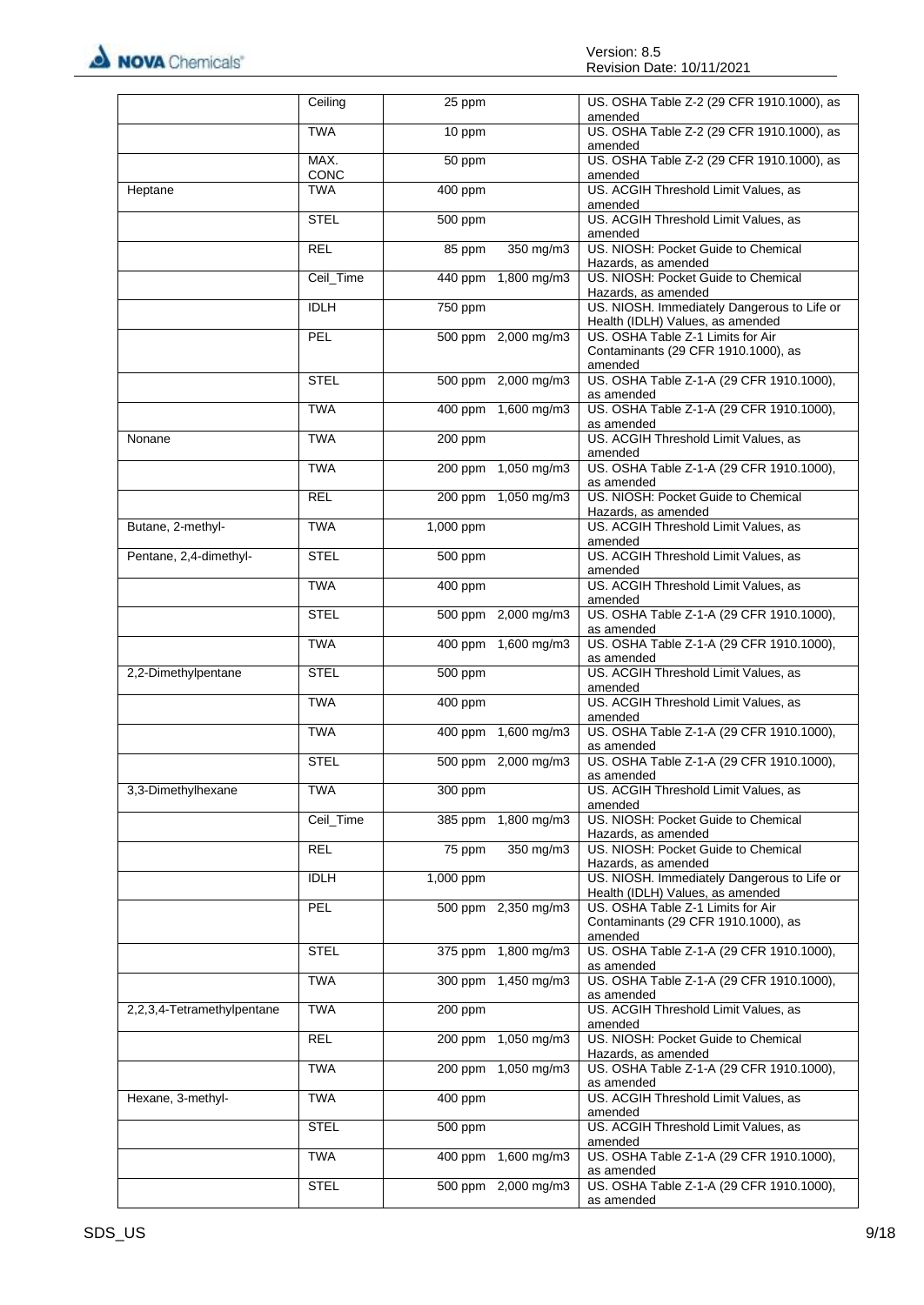

| Pentane, 3-ethyl-     | <b>TWA</b>  | 400 ppm   |                     | US. ACGIH Threshold Limit Values, as<br>amended                                     |
|-----------------------|-------------|-----------|---------------------|-------------------------------------------------------------------------------------|
|                       | <b>STEL</b> | 500 ppm   |                     | US. ACGIH Threshold Limit Values, as<br>amended                                     |
|                       | <b>STEL</b> |           | 500 ppm 2,000 mg/m3 | US. OSHA Table Z-1-A (29 CFR 1910.1000),<br>as amended                              |
|                       | <b>TWA</b>  |           | 400 ppm 1,600 mg/m3 | US. OSHA Table Z-1-A (29 CFR 1910.1000),<br>as amended                              |
| 2-Methylheptane       | <b>TWA</b>  | 300 ppm   |                     | US. ACGIH Threshold Limit Values, as<br>amended                                     |
|                       | <b>REL</b>  | 75 ppm    | 350 mg/m3           | US. NIOSH: Pocket Guide to Chemical<br>Hazards, as amended                          |
|                       | Ceil_Time   |           | 385 ppm 1,800 mg/m3 | US. NIOSH: Pocket Guide to Chemical<br>Hazards, as amended                          |
|                       | PEL         |           | 500 ppm 2,350 mg/m3 | US. OSHA Table Z-1 Limits for Air<br>Contaminants (29 CFR 1910.1000), as<br>amended |
|                       | <b>STEL</b> |           | 375 ppm 1,800 mg/m3 | US. OSHA Table Z-1-A (29 CFR 1910.1000),<br>as amended                              |
|                       | <b>TWA</b>  |           | 300 ppm 1,450 mg/m3 | US. OSHA Table Z-1-A (29 CFR 1910.1000),<br>as amended                              |
|                       | <b>IDLH</b> | 1,000 ppm |                     | US. NIOSH. Immediately Dangerous to Life or<br>Health (IDLH) Values, as amended     |
| Hexane, 3,4-dimethyl- | <b>TWA</b>  | 300 ppm   |                     | US. ACGIH Threshold Limit Values, as<br>amended                                     |
|                       | Ceil_Time   | 385 ppm   | 1,800 mg/m3         | US. NIOSH: Pocket Guide to Chemical<br>Hazards, as amended                          |
|                       | <b>REL</b>  | 75 ppm    | 350 mg/m3           | US. NIOSH: Pocket Guide to Chemical<br>Hazards, as amended                          |
|                       | <b>PEL</b>  |           | 500 ppm 2,350 mg/m3 | US. OSHA Table Z-1 Limits for Air<br>Contaminants (29 CFR 1910.1000), as<br>amended |
|                       | <b>STEL</b> |           | 375 ppm 1,800 mg/m3 | US. OSHA Table Z-1-A (29 CFR 1910.1000),<br>as amended                              |
|                       | <b>TWA</b>  | 300 ppm   | 1,450 mg/m3         | US. OSHA Table Z-1-A (29 CFR 1910.1000),<br>as amended                              |
|                       | <b>IDLH</b> | 1,000 ppm |                     | US. NIOSH. Immediately Dangerous to Life or<br>Health (IDLH) Values, as amended     |
| Hexane, 3-ethyl-      | <b>TWA</b>  | 300 ppm   |                     | US. ACGIH Threshold Limit Values, as<br>amended                                     |
|                       | <b>REL</b>  | 75 ppm    | 350 mg/m3           | US. NIOSH: Pocket Guide to Chemical<br>Hazards, as amended                          |
|                       | Ceil_Time   | $385$ ppm | 1,800 mg/m3         | US. NIOSH: Pocket Guide to Chemical<br>Hazards, as amended                          |
|                       | PEL         |           | 500 ppm 2,350 mg/m3 | US. OSHA Table Z-1 Limits for Air<br>Contaminants (29 CFR 1910.1000), as<br>amended |
|                       | <b>TWA</b>  |           | 300 ppm 1,450 mg/m3 | US. OSHA Table Z-1-A (29 CFR 1910.1000),<br>as amended                              |
|                       | <b>STEL</b> |           | 375 ppm 1,800 mg/m3 | US. OSHA Table Z-1-A (29 CFR 1910.1000),<br>as amended                              |
|                       | <b>IDLH</b> | 1,000 ppm |                     | US. NIOSH. Immediately Dangerous to Life or<br>Health (IDLH) Values, as amended     |

# **Biological Limit Values**

| <b>Chemical Identity</b>                                                                               | <b>Exposure Limit Values</b>     | Source           |
|--------------------------------------------------------------------------------------------------------|----------------------------------|------------------|
| Hexane (2,5-Hexanedion,<br>without hydrolysis: Sampling<br>time: End of shift.)                        | $0.5 \text{ mg/l}$ (Urine)       | <b>ACGIH BEI</b> |
| Benzene, ethyl- (Sum of<br>mandelic acid and<br>phenylglyoxylic acid:<br>Sampling time: End of shift.) | $0.15$ g/g (Creatinine in urine) | <b>ACGIH BEI</b> |
| Benzene, dimethyl-<br>(Methylhippuric acids:<br>Sampling time: End of shift.)                          | 1.5 g/g (Creatinine in urine)    | <b>ACGIH BEI</b> |
| Toluene (toluene: Sampling<br>time: Prior to last shift of work<br>week.)                              | $0.02$ mg/l (Blood)              | <b>ACGIH BEI</b> |
| Toluene (o-Cresol, with<br>hydrolysis: Sampling time:<br>End of shift.)                                | 0.3 mg/g (Creatinine in urine)   | <b>ACGIH BEI</b> |
| Toluene (toluene: Sampling<br>time: End of shift.)                                                     | $0.03$ mg/l (Urine)              | <b>ACGIH BEI</b> |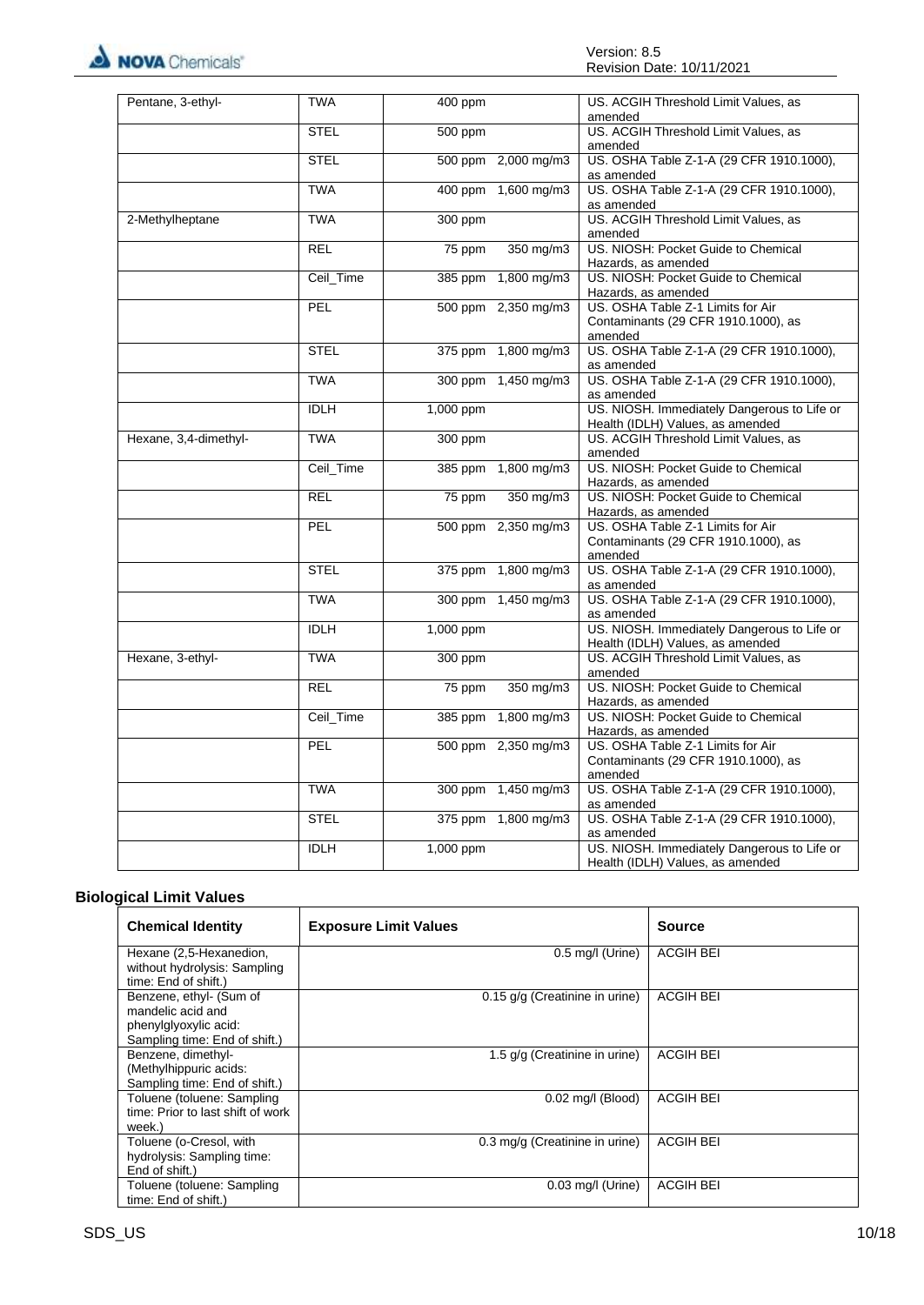

| Benzene (S-                   | 25 μg/g (Creatinine in urine)  | ACGIH BEI |
|-------------------------------|--------------------------------|-----------|
| Phenylmercapturic acid:       |                                |           |
| Sampling time: End of shift.) |                                |           |
| Benzene (t,t-Muconic acid:    | 500 µg/g (Creatinine in urine) | ACGIH BEI |
| Sampling time: End of shift.) |                                |           |

#### **Exposure guidelines**

| <b>Chemical Identity</b> | <b>Notations</b>               | Source                                          |
|--------------------------|--------------------------------|-------------------------------------------------|
| Hexane                   | Danger of cutaneous absorption | US. ACGIH Threshold Limit Values, as<br>amended |
| Benzene                  | Danger of cutaneous absorption | US. ACGIH Threshold Limit Values, as<br>amended |

**Appropriate Engineering Controls** Engineering methods to reduce hazardous exposure are preferred controls. Methods include mechanical ventilation (dilution and local exhaust) process or personal enclosure, remote and automated operation, control of process conditions, leak detection and repair systems, and other process modifications. Ensure all exhaust ventilation systems are discharged to outdoors, away from air intakes and ignition sources. Supply sufficient replacement air to make up for air removed by exhaust systems. Use nonsparking ventilation systems, approved explosion-proof equipment, and intrinsically safe electrical systems. Administrative (procedure) controls and use of personal protective equipment may also be required.

#### **Individual protection measures, such as personal protective equipment**

| <b>General information:</b>                       | Personal protective equipment (PPE) should not be considered a long-term<br>solution to exposure control. Employer programs to properly select, fit,<br>maintain and train employees to use equipment must accompany PPE.<br>Consult a competent industrial hygiene resource, the PPE manufacturer's<br>recommendation, and/or applicable regulations to determine hazard<br>potential and ensure adequate protection.                                                                                                                                                                                           |
|---------------------------------------------------|------------------------------------------------------------------------------------------------------------------------------------------------------------------------------------------------------------------------------------------------------------------------------------------------------------------------------------------------------------------------------------------------------------------------------------------------------------------------------------------------------------------------------------------------------------------------------------------------------------------|
| <b>Eye/face protection:</b>                       | Safety glasses. Chemical goggles are recommended if splashing is<br>possible or to prevent eye irritation from vapors.                                                                                                                                                                                                                                                                                                                                                                                                                                                                                           |
| <b>Skin Protection</b><br><b>Hand Protection:</b> | Chemical resistant gloves.                                                                                                                                                                                                                                                                                                                                                                                                                                                                                                                                                                                       |
| <b>Skin and Body</b><br><b>Protection:</b>        | Wear appropriate clothing to prevent any possibility of skin contact. Wear<br>work clothes with long sleeves and pants. If splashing or contact with liquid<br>material is possible, consider the need for an impervious overcoat. Fire<br>resistant (i.e., Nomex) or natural fiber clothing (i.e., cotton or wool) is<br>recommended. Synthetic clothing can generate static electricity and is not<br>recommended where a flammable vapor release may occur. Wear<br>chemical-resistant safety footwear with good traction to prevent slipping.<br>Static Dissipative (SD) rated footwear is also recommended. |
| <b>Respiratory Protection:</b>                    | Appropriate NIOSH approved air-purifying respirator or self-contained<br>breathing apparatus should be used. Air supplied breathing apparatus must<br>be used when oxygen concentrations are low or if airborne concentrations<br>exceed the limits of the air-purifying respirators.                                                                                                                                                                                                                                                                                                                            |
| Hygiene measures:                                 | Use effective control measures and PPE to maintain worker exposure to<br>concentrations that are below these limits. Ensure that eyewash stations<br>and safety showers are in close proximity to work locations.                                                                                                                                                                                                                                                                                                                                                                                                |

# **9. Physical and chemical properties**

| Appearance             |        |       |
|------------------------|--------|-------|
| <b>Physical state:</b> | liquid |       |
| Form:                  | liquid |       |
| SDS_US                 |        | 11/18 |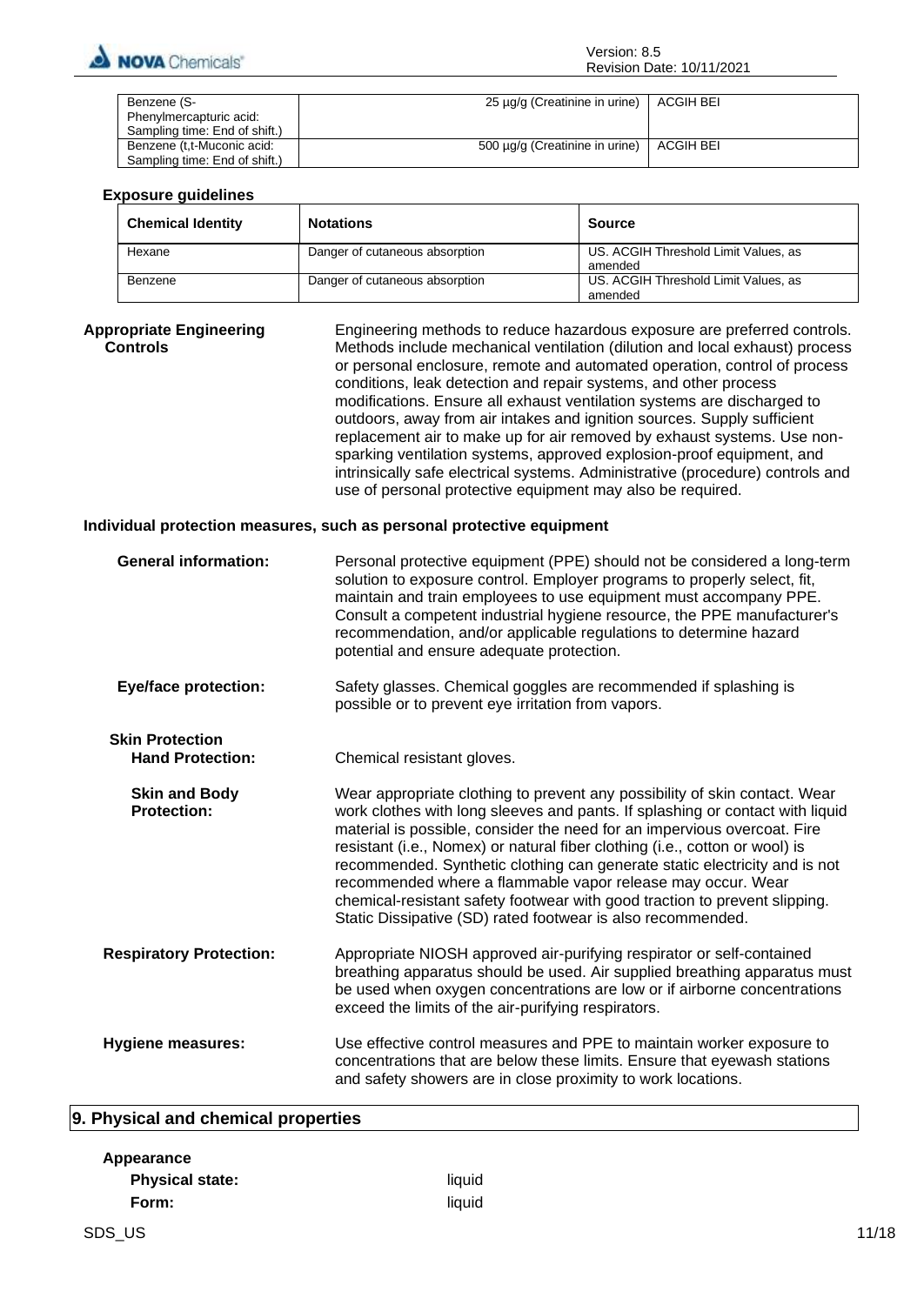| Color:                                                | Colorless                                                          |
|-------------------------------------------------------|--------------------------------------------------------------------|
| Odor:                                                 | sweet aromatic                                                     |
| <b>Odor Threshold:</b>                                | No data available.                                                 |
| pH:                                                   | not applicable                                                     |
| <b>Melting point/freezing point:</b>                  | -160 °C (-256 °F) (estimated)                                      |
| Initial boiling point and boiling range:              | 40 - 190 °C (104 - 374 °F)                                         |
| <b>Flash Point:</b>                                   | < -18 °C (< -0.40 °F) (Closed Cup)                                 |
| <b>Evaporation rate:</b>                              | 5.6                                                                |
| Flammability (solid, gas):                            | not applicable                                                     |
| Upper/lower limit on flammability or explosive limits |                                                                    |
| Flammability Limit - Upper (%):                       | No data available.                                                 |
| Flammability Limit - Lower (%):                       | No data available.                                                 |
| Vapor pressure:                                       | 27 - 43 kPa (37.8 °C (100.0 °F)) (Reid Vapor Pressure)             |
| Vapor density:                                        | 3 (Air=1) (ambient conditions)                                     |
| Density:                                              | 720 - 780 kg/m3                                                    |
| <b>Relative density:</b>                              | $0.72 - 0.78$ (Water=1)                                            |
| Solubility(ies)                                       |                                                                    |
| <b>Solubility in water:</b>                           | Insoluble in water                                                 |
| Solubility (other):                                   | Highly soluble in ether, alcohols and other aliphatic<br>solvents. |
| Partition coefficient (n-octanol/water):              | 2.2 - 4.5 (similar mixtures)                                       |
| Auto-ignition temperature:                            | 254 °C (489 °F)                                                    |
| <b>Decomposition temperature:</b>                     | No data available.                                                 |
| <b>Viscosity:</b>                                     | 2 mm2/s (40 $°C$ (104 $°F$ )), estimated                           |
|                                                       |                                                                    |

# **10. Stability and reactivity**

| <b>Reactivity:</b>                                 | Contact with incompatible materials. Sources of ignition. Exposure to heat.                                                       |
|----------------------------------------------------|-----------------------------------------------------------------------------------------------------------------------------------|
| <b>Chemical Stability:</b>                         | Stable under normal storage conditions. Some components of the product<br>become unstable at elevated temperatures and pressures. |
| <b>Possibility of hazardous</b><br>reactions:      | No data available.                                                                                                                |
| <b>Conditions to avoid:</b>                        | Contact with incompatible materials. Sources of ignition. Exposure to heat.                                                       |
| <b>Incompatible Materials:</b>                     | Oxidizers. Presence of strong oxidizers can increase fire and explosion<br>hazard.                                                |
| <b>Hazardous Decomposition</b><br><b>Products:</b> | Upon decomposition, this product emits carbon monoxide, carbon dioxide,<br>low molecular weight hydrocarbons.                     |

# **11. Toxicological information**

# **Information on likely routes of exposure**

| Inhalation: | Inhalation of this product causes headache, dizziness and nausea and loss<br>of coordination. Repeated inhalation may result in bronchitis or other<br>breathing problems, possible damage to the peripheral nervous systems<br>and possible cardiac sensitization. Minute amounts aspirated into the lungs<br>during ingestion or vomiting may cause pulmonary injury. |
|-------------|-------------------------------------------------------------------------------------------------------------------------------------------------------------------------------------------------------------------------------------------------------------------------------------------------------------------------------------------------------------------------|
| Ingestion:  | Harmful if swallowed. Minute amounts aspirated into the lungs during<br>ingestion or vomiting may cause severe pulmonary injury. Ingestion of this<br>product may result in vomiting, nausea, abdominal pain and central nervous                                                                                                                                        |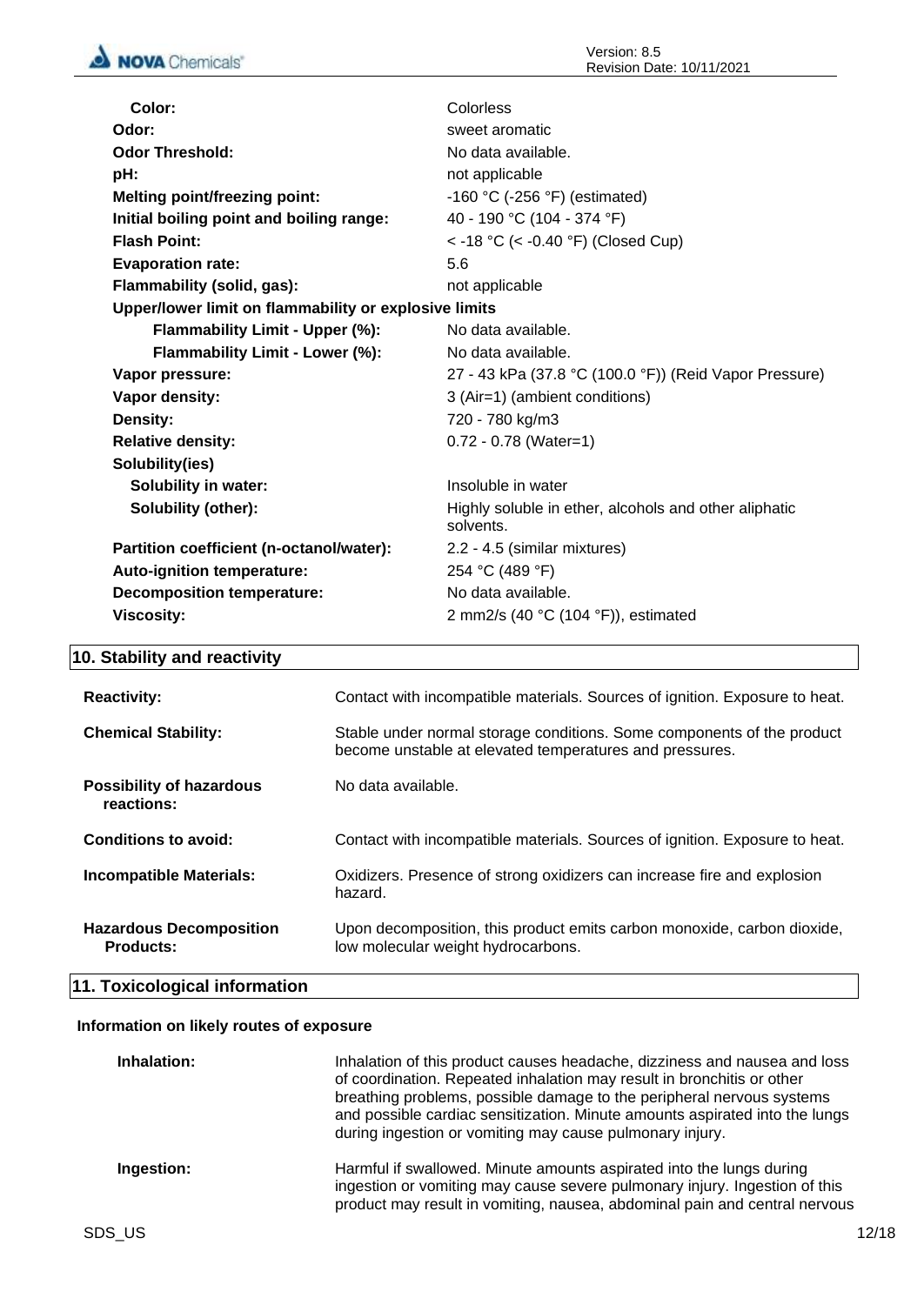| <b>NOVA</b> Chemicals®                                                  | Version: 8.5<br>Revision Date: 10/11/2021                                                                                                                                                               |  |
|-------------------------------------------------------------------------|---------------------------------------------------------------------------------------------------------------------------------------------------------------------------------------------------------|--|
|                                                                         | system effects including headache, sleepiness, dizziness and nausea.<br>Ingestion may also cause blood disorders.                                                                                       |  |
| <b>Skin Contact:</b>                                                    | Causes skin irritation.                                                                                                                                                                                 |  |
| Eye contact:                                                            | Causes serious eye irritation.                                                                                                                                                                          |  |
|                                                                         | Symptoms related to the physical, chemical and toxicological characteristics                                                                                                                            |  |
| Inhalation:                                                             | Central nervous system (hearing effect). Respiratory irritation.                                                                                                                                        |  |
| Ingestion:                                                              | Vomiting, nausea, abdominal pain and central nervous system effects<br>including headache.                                                                                                              |  |
| <b>Skin Contact:</b>                                                    | Skin irritation.                                                                                                                                                                                        |  |
| Eye contact:                                                            | Eye irritation.                                                                                                                                                                                         |  |
| Information on toxicological effects                                    |                                                                                                                                                                                                         |  |
| Acute toxicity (list all possible routes of exposure)                   |                                                                                                                                                                                                         |  |
| Oral<br><b>Product:</b>                                                 | ATEmix: 1,074.33 mg/kg                                                                                                                                                                                  |  |
| Dermal<br><b>Product:</b>                                               | Not classified for acute toxicity based on available data.                                                                                                                                              |  |
| <b>Inhalation</b><br><b>Product:</b>                                    | Not classified for acute toxicity based on available data.                                                                                                                                              |  |
| <b>Repeated dose toxicity</b><br><b>Product:</b>                        | No data available.                                                                                                                                                                                      |  |
| <b>Components:</b><br><b>Benzene</b>                                    | LOAEL (Rat, Oral): 25 mg/kg (Target Organ(s): Blood)<br>LOAEL (Rat, Inhalation - vapor): 0.958 mg/l (Target Organ(s): Blood)<br>LOAEL (Human, Inhalation - vapor): 0.0018 mg/l (Target Organ(s): Blood) |  |
| <b>Skin Corrosion/Irritation</b><br><b>Product:</b>                     | Causes skin irritation.                                                                                                                                                                                 |  |
| <b>Serious Eye Damage/Eye Irritation</b><br>Product:                    | Causes serious eye irritation.                                                                                                                                                                          |  |
| <b>Respiratory or Skin Sensitization</b><br><b>Product:</b>             | No data available.                                                                                                                                                                                      |  |
| Carcinogenicity<br><b>Product:</b>                                      | May cause cancer.                                                                                                                                                                                       |  |
| Benzene, ethyl-<br><b>Benzene</b>                                       | IARC Monographs on the Evaluation of Carcinogenic Risks to Humans:<br>Overall evaluation: 2B. Possibly carcinogenic to humans.<br>Overall evaluation: 1. Carcinogenic to humans.                        |  |
| US. National Toxicology Program (NTP) Report on Carcinogens:<br>Benzene | Known To Be Human Carcinogen.                                                                                                                                                                           |  |
| Benzene                                                                 | US. OSHA Specifically Regulated Substances (29 CFR 1910.1001-1050), as amended:<br>Cancer                                                                                                               |  |
|                                                                         |                                                                                                                                                                                                         |  |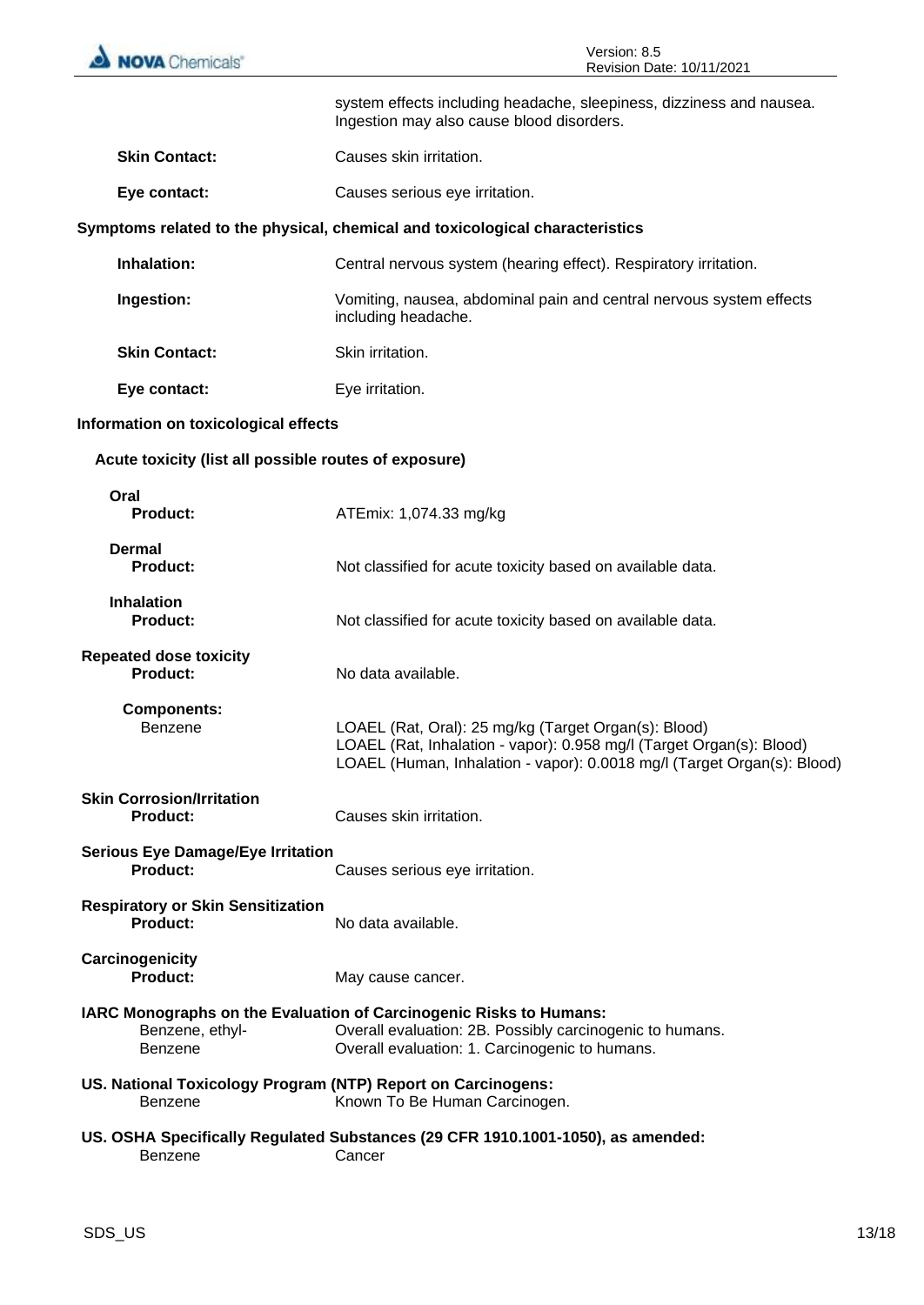# **Germ Cell Mutagenicity**

| In vitro<br><b>Product:</b>                                                  | May cause genetic defects.                                                                                                     |
|------------------------------------------------------------------------------|--------------------------------------------------------------------------------------------------------------------------------|
| In vivo<br>Product:                                                          | May cause genetic defects.                                                                                                     |
| <b>Reproductive toxicity</b><br><b>Product:</b>                              | Suspected of damaging fertility or the unborn child.                                                                           |
| <b>Specific Target Organ Toxicity - Single Exposure</b><br>Product:          | May cause respiratory irritation. May cause drowsiness or dizziness.                                                           |
| <b>Specific Target Organ Toxicity - Repeated Exposure</b><br><b>Product:</b> | Blood - Causes damage to organs through prolonged or repeated exposure.                                                        |
|                                                                              | Nervous System, hearing organs, Central nervous system - May cause<br>damage to organs through prolonged or repeated exposure. |
| <b>Aspiration Hazard</b><br><b>Product:</b>                                  | May be fatal if swallowed and enters airways.                                                                                  |
| <b>Other effects:</b>                                                        | No data available.                                                                                                             |
| 12. Ecological information                                                   |                                                                                                                                |

# **Ecotoxicity:**

# **Acute hazards to the aquatic environment:**

| <b>Fish</b>                                                                                 |                                                       |
|---------------------------------------------------------------------------------------------|-------------------------------------------------------|
| Product:                                                                                    | Very toxic to aquatic life.                           |
| <b>Aquatic Invertebrates</b><br><b>Product:</b>                                             | Very toxic to aquatic life.                           |
| <b>Toxicity to Aquatic Plants</b><br>Product:                                               | Very toxic to aquatic life.                           |
| Chronic hazards to the aquatic environment:                                                 |                                                       |
| Fish<br>Product:                                                                            | Very toxic to aquatic life with long lasting effects. |
| <b>Aquatic Invertebrates</b><br>Product:                                                    | Very toxic to aquatic life with long lasting effects. |
| <b>Toxicity to Aquatic Plants</b><br>Product:                                               | Very toxic to aquatic life with long lasting effects. |
| <b>Persistence and Degradability</b>                                                        |                                                       |
| <b>Biodegradation</b><br>Product:                                                           | No data available.                                    |
| <b>BOD/COD Ratio</b><br><b>Product:</b>                                                     | No data available.                                    |
| <b>Bioaccumulative potential</b><br><b>Bioconcentration Factor (BCF)</b><br><b>Product:</b> | No data available.                                    |
|                                                                                             |                                                       |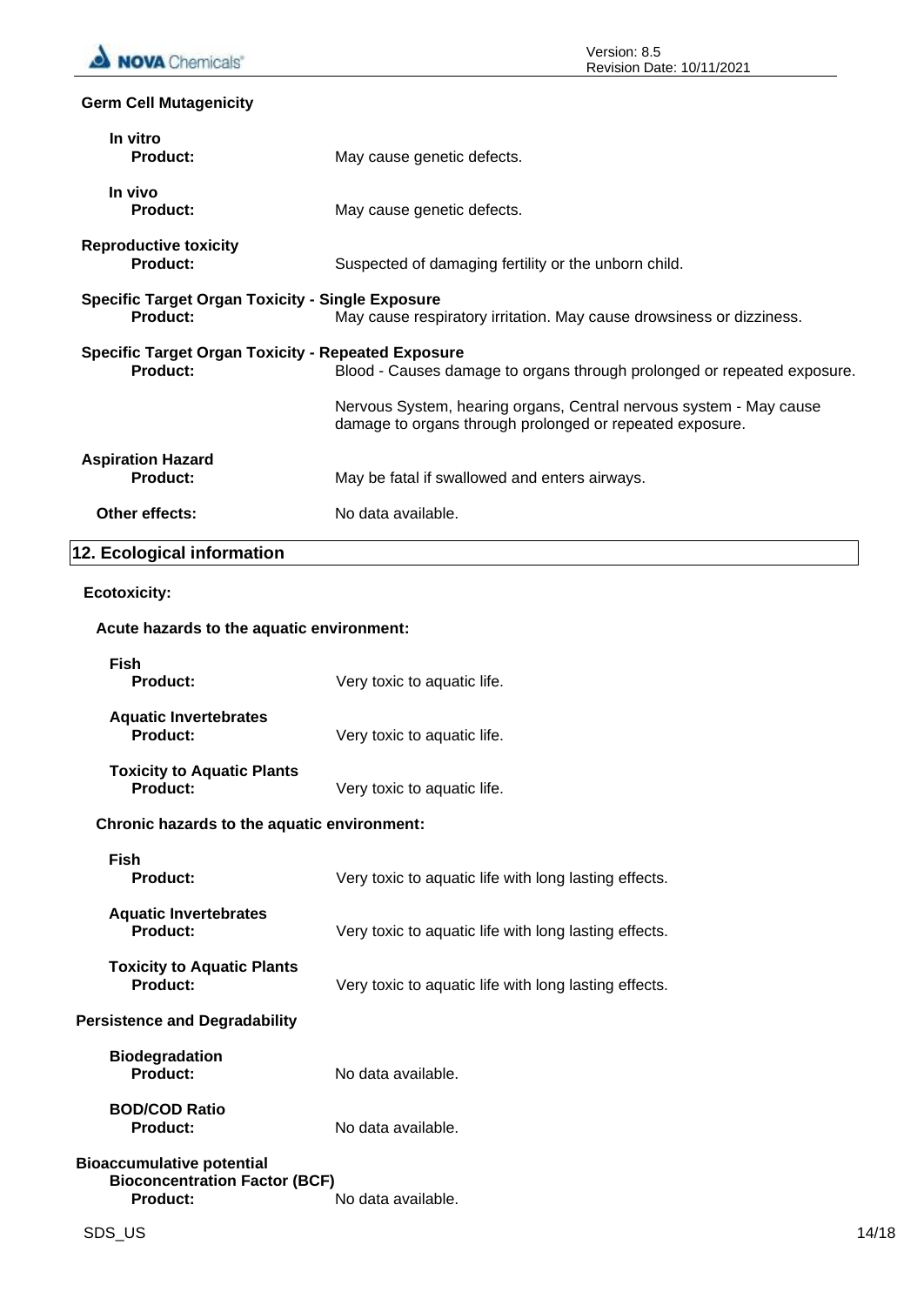

| Partition Coefficient n-octanol / water (log Kow)<br>Product:                                                                                                                                                                                                             | 2.2 - 4.5 (similar mixtures)                                                                                                                                                                                                                                                                                                                           |  |
|---------------------------------------------------------------------------------------------------------------------------------------------------------------------------------------------------------------------------------------------------------------------------|--------------------------------------------------------------------------------------------------------------------------------------------------------------------------------------------------------------------------------------------------------------------------------------------------------------------------------------------------------|--|
| <b>Mobility in soil:</b>                                                                                                                                                                                                                                                  | When released into the environment, this product is expected to partition<br>primarily to air (> 95%), with some partitioning to water (< 3%), to soils (<<br>2%) and into sediment (< 1%). Spill remediation has shown potential for<br>downward movement and partitioning into groundwater.                                                          |  |
| Other adverse effects:                                                                                                                                                                                                                                                    | No data available.                                                                                                                                                                                                                                                                                                                                     |  |
| 13. Disposal considerations                                                                                                                                                                                                                                               |                                                                                                                                                                                                                                                                                                                                                        |  |
| <b>Disposal instructions:</b>                                                                                                                                                                                                                                             | Dispose of contents/container to an appropriate treatment and disposal<br>facility in accordance with applicable laws and regulations, and product<br>characteristics at time of disposal. Waste generator is advised to carefully<br>consider hazardous properties and control measures needed for other<br>materials that may be found in the waste. |  |
| <b>Contaminated Packaging:</b>                                                                                                                                                                                                                                            | Check local, federal and state environmental regulations prior to disposal.                                                                                                                                                                                                                                                                            |  |
| <b>14. Transport information</b>                                                                                                                                                                                                                                          |                                                                                                                                                                                                                                                                                                                                                        |  |
| <b>DOT</b><br>UN number or ID number:<br><b>UN Proper Shipping Name:</b><br><b>Transport Hazard Class(es)</b><br>Class:<br>Label(s):<br>Packing Group:<br>Marine Pollutant:<br>Special precautions for user:<br>Reportable quantity                                       | <b>UN 1268</b><br>Petroleum distillates, n.o.s.<br>3<br>3<br>$\mathbf{II}$<br>Yes<br>Reference Emergency Response Guidebook No. 128, latest revision.<br>Benzene 10 lbs<br>Xylene (mixed isomers) 100 lbs                                                                                                                                              |  |
| <b>IMDG</b><br>UN number or ID number:<br><b>UN Proper Shipping Name:</b><br><b>Transport Hazard Class(es)</b><br>Class:<br>Label(s):<br>EmS No.:<br>Packing Group:<br>Marine Pollutant:<br>Limited quantity<br><b>Excepted quantity</b><br>Special precautions for user: | <b>UN 1268</b><br>PETROLEUM DISTILLATES, N.O.S.<br>3<br>3<br>$F-E$ , S-E<br>Ш<br>Yes<br>1.00L<br>E <sub>2</sub><br>Transport in bulk according to Annex I of MARPOL 73/78 and the<br>IBC Code: Annex I - yes; IBC02                                                                                                                                    |  |

# **15. Regulatory information**

# **US Federal Regulations**

# **TSCA Section 12(b) Export Notification (40 CFR 707, Subpt. D)**

| <b>Chemical Identity</b> | <b>Reportable quantity</b> |                                                                   |
|--------------------------|----------------------------|-------------------------------------------------------------------|
| Nonane                   |                            | De minimis concentration: 1.0% One-Time Export Notification only. |

# **US. OSHA Specifically Regulated Substances (29 CFR 1910.1001-1050), as amended**

| <b>Chemical Identity</b> | <b>OSHA hazard(s)</b> |
|--------------------------|-----------------------|
| Benzene                  | <b>Blood</b>          |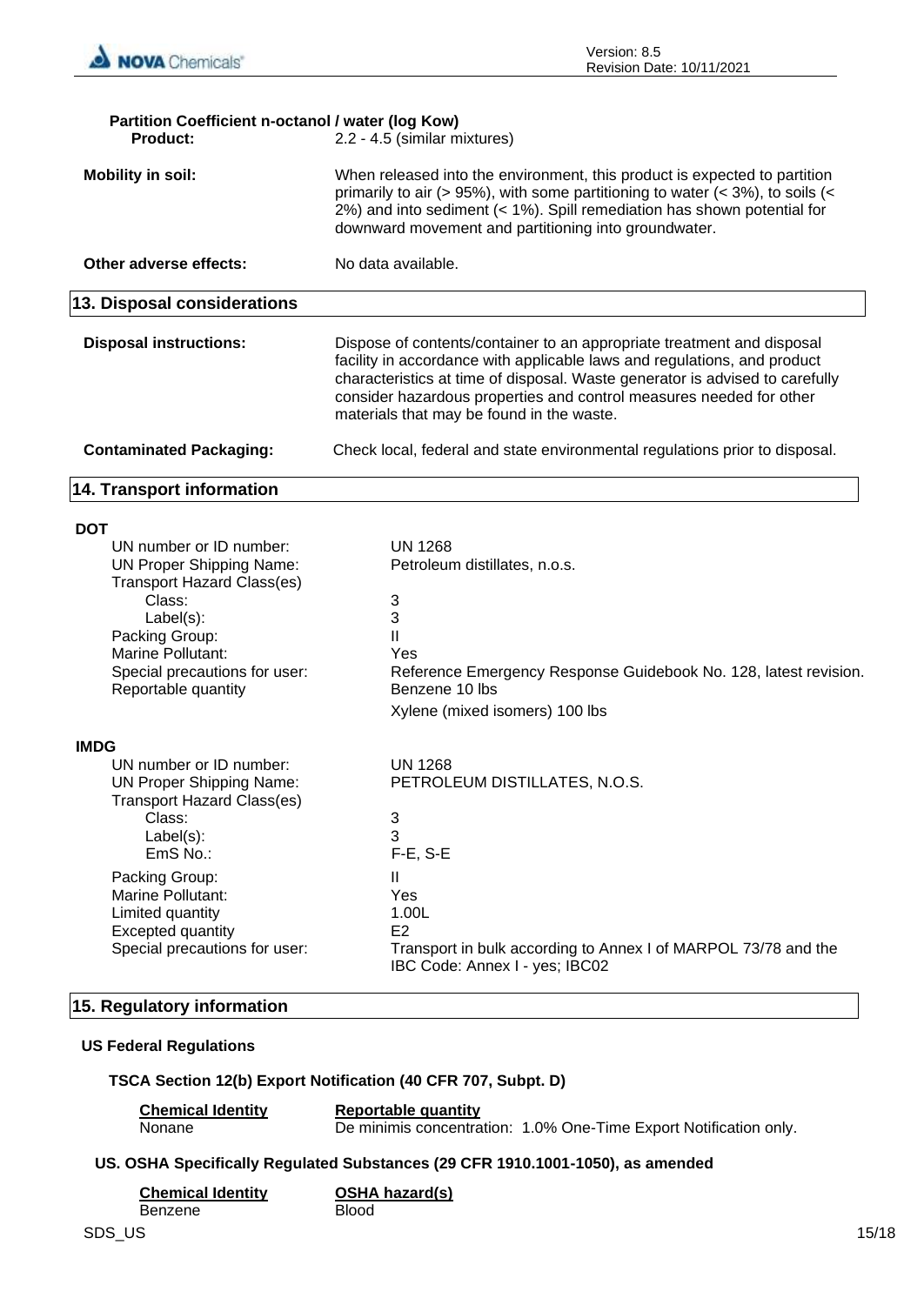

Central nervous system **Cancer** Aspiration respiratory tract irritation Flammability Skin Eye

# **CERCLA Hazardous Substance List (40 CFR 302.4):**

| <b>Chemical Identity</b> | Name on List:                  | <b>Reportable quantity</b> |
|--------------------------|--------------------------------|----------------------------|
| Cyclohexane              | BENZENE, HEXAHYDRO-            | 1000 lbs.                  |
| Hexane                   | <b>HEXANE</b>                  | 5000 lbs.                  |
| Cyclopentane             | RCRA HAZARDOUS WASTE NO. D001  | 100 lbs.                   |
| Octane                   | RCRA HAZARDOUS WASTE NO. D001  | 100 lbs.                   |
| Cyclohexane, methyl-     | RCRA HAZARDOUS WASTE NO. D001  | 100 lbs.                   |
| n-Pentane                | UNLISTED HAZARDOUS WASTES      | 100 lbs.                   |
|                          | CHARACTERISTIC OF IGNITABILITY |                            |
| Heptane, 3-methyl-       | RCRA HAZARDOUS WASTE NO. D001  | 100 lbs.                   |
| Ethylcyclopentane        | RCRA HAZARDOUS WASTE NO. D001  | 100 lbs.                   |
| Pentane, 3-methyl-       | RCRA HAZARDOUS WASTE NO. D001  | 100 lbs.                   |
| Benzene, ethyl-          | <b>ETHYLBENZENE</b>            | 1000 lbs.                  |
| Benzene, dimethyl-       | XYLENE (MIXED)                 | 100 lbs.                   |
| Cyclohexane, ethyl-      | UNLISTED HAZARDOUS WASTES      | 100 lbs.                   |
|                          | CHARACTERISTIC OF IGNITABILITY |                            |
| Pentane, 2,3-dimethyl-   | RCRA HAZARDOUS WASTE NO. D001  | 100 lbs.                   |
| <b>Toluene</b>           | BENZENE, METHYL-               | 1000 lbs.                  |
| Hexane, 2-methyl-        | RCRA HAZARDOUS WASTE NO. D001  | 100 lbs.                   |
| <b>Benzene</b>           | <b>BENZENE</b>                 | 10 lbs.                    |
| Nonane                   | RCRA HAZARDOUS WASTE NO. D001  | 100 lbs.                   |
| Butane, 2-methyl-        | UNLISTED HAZARDOUS WASTES      | 100 lbs.                   |
|                          | CHARACTERISTIC OF IGNITABILITY |                            |
| Pentane, 2,4-dimethyl-   | RCRA HAZARDOUS WASTE NO. D001  | 100 lbs.                   |
| $2,2,3,4-$               | RCRA HAZARDOUS WASTE NO. D001  | 100 lbs.                   |
| Tetramethylpentane       |                                |                            |
| 2,2-Dimethylpentane      | RCRA HAZARDOUS WASTE NO. D001  | 100 lbs.                   |
| 3,3-Dimethylhexane       | RCRA HAZARDOUS WASTE NO. D001  | 100 lbs.                   |
| Hexane, 3-methyl-        | RCRA HAZARDOUS WASTE NO. D001  | 100 lbs.                   |
| Pentane, 3-ethyl-        | RCRA HAZARDOUS WASTE NO. D001  | 100 lbs.                   |
| 2-Methylheptane          | RCRA HAZARDOUS WASTE NO. D001  | 100 lbs.                   |
| 2,4-Dimethylheptane      | RCRA HAZARDOUS WASTE NO. D001  | 100 lbs.                   |
| Hexane, 3,4-dimethyl-    | RCRA HAZARDOUS WASTE NO. D001  | 100 lbs.                   |
| 2,2-Dimethylheptane      | RCRA HAZARDOUS WASTE NO. D001  | 100 lbs.                   |
| 2,3-Dimethylheptane      | RCRA HAZARDOUS WASTE NO. D001  | 100 lbs.                   |
| Hexane, 3-ethyl-         | RCRA HAZARDOUS WASTE NO. D001  | 100 lbs.                   |
| 2,3,5-Trimethylhexane    | RCRA HAZARDOUS WASTE NO. D001  | 100 lbs.                   |
| 4-Methyloctane           | RCRA HAZARDOUS WASTE NO. D001  | 100 lbs.                   |

#### **Superfund Amendments and Reauthorization Act of 1986 (SARA)**

#### **Hazard categories**

Flammable (gases, aerosols, liquids, or solids), Acute toxicity (any route of exposure), Skin Corrosion or Irritation, Serious eye damage or eye irritation, Germ Cell Mutagenicity, Carcinogenicity, Reproductive Toxicity, Specific target organ toxicity (single or repeated exposure), Aspiration Hazard, Hazards Not Otherwise Classified (HNOC)

#### **US. EPCRA (SARA Title III) Section 304 Extremely Hazardous Substances Reporting Quantities and the Comprehensive Environmental Response, Compensation, and Liability Act (CERCLA) Hazardous Substances**

None present or none present in regulated quantities.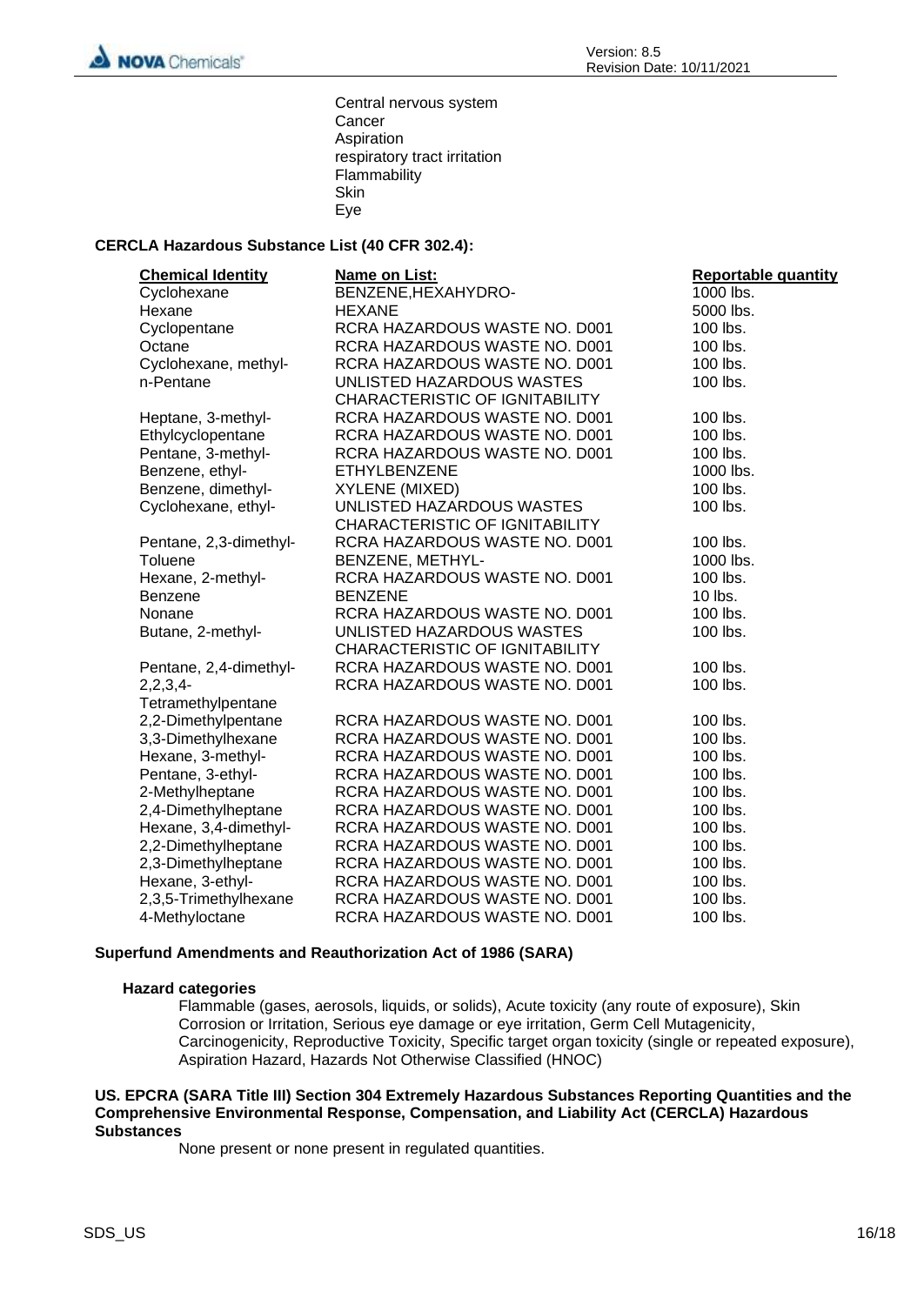

#### **US. EPA Emergency Planning and Community Right-To-Know Act (EPCRA) SARA Title III Section 313 Toxic Chemicals (40 CFR 372.65) - Supplier Notification Required**

|                          | <b>Reporting</b> | <b>Reporting threshold for</b> |  |
|--------------------------|------------------|--------------------------------|--|
|                          | threshold for    | manufacturing and              |  |
| <b>Chemical Identity</b> | other users      | processing                     |  |
| Cyclohexane              | 10000 lbs        | 25000 lbs.                     |  |
| Hexane                   | 10000 lbs        | 25000 lbs.                     |  |
| Benzene, ethyl-          | 10000 lbs        | 25000 lbs.                     |  |
| Benzene, dimethyl-       | 10000 lbs        | 25000 lbs.                     |  |
| Toluene                  | 10000 lbs        | 25000 lbs.                     |  |
| Benzene                  | 10000 lbs        | 25000 lbs.                     |  |

## **Clean Air Act (CAA) Section 112(r) Accidental Release Prevention (40 CFR 68.130):**

| <b>Chemical Identity</b> | <b>Reportable quantity</b> |
|--------------------------|----------------------------|
| n-Pentane                | 10000 lbs                  |
| Butane, 2-methyl-        | 10000 lbs                  |
| n-Butane                 | 10000 lbs                  |

# **Clean Water Act Section 311 Hazardous Substances (40 CFR 117.3)**

| <b>Chemical Identity</b> | Reportable quantity |
|--------------------------|---------------------|
| Cyclohexane              | 1000 lbs.           |
| Benzene, ethyl-          | 1000 lbs.           |
| Benzene, dimethyl-       | $100$ lbs.          |
| Toluene                  | 1000 lbs.           |
| <b>Benzene</b>           | $10$ lbs.           |

# **US State Regulations**

#### **US. California Proposition 65**



**WARNING:** This product can expose you to chemicals including, Benzene, ethyl-; which is [are] known to the State of California to cause cancer.

This product can expose you to chemicals including, Hexane; Toluene; which is [are] known to the State of California to cause birth defects or other reproductive harm.

This product can expose you to chemicals including, Benzene; which is [are] known to the State of California to cause cancer and birth defects or other reproductive harm.

For more information go to www.P65Warnings.ca.gov.

#### **Inventory Status**

Canada DSL Inventory List: On or in compliance with the inventory

US TSCA Inventory: On or in compliance with the inventory

# **16. Other information, including date of preparation or last revision**

| <b>Issue Date:</b>           | 10/11/2021                                                                                                                                                                                                                                                                                                                |
|------------------------------|---------------------------------------------------------------------------------------------------------------------------------------------------------------------------------------------------------------------------------------------------------------------------------------------------------------------------|
| <b>Revision Information:</b> | 10/11/2021: SDS Update – edits to section 14<br>10/11/2021: SDS Update – composition edits, phrasing updates, edits to<br>section 15<br>04/07/2021: SDS Update – composition edits<br>08/19/2020: SDS Update - composition edits<br>04/23/2020: SDS Update – composition edits, section 9 edits<br>12/11/2019: SDS Update |
| <b>Version #:</b>            | 8.5                                                                                                                                                                                                                                                                                                                       |